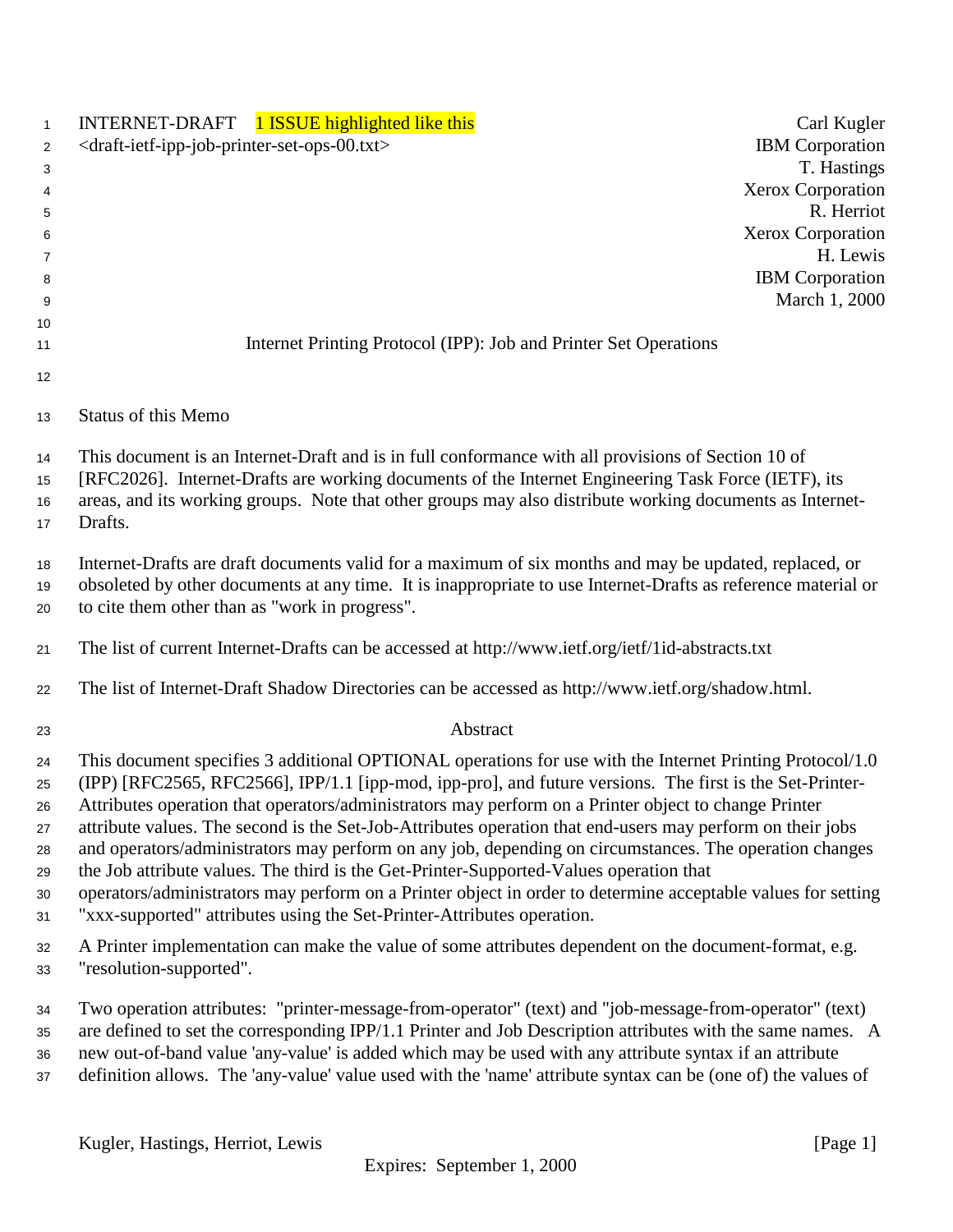- "xxx-supported" attributes whose attribute syntaxes include both 'keyword' and 'name'. The 'any-value'
- value with the 'name' attribute syntax matches any name supplied by the client during validation.
- New Printer Description attributes are defined:
- printer-settable-attributes-supported (1setOf type2 keyword)
- job-settable-attributes-supported (1setOf type2 keyword)
- document-format-varying-attributes (1setOf type2 keyword)
- printer-message-time (integer(MIN:MAX))
- printer-message-date-time (dateTime)
- A new status code is defined: 'client-error-attributes-not-settable'.

 A 'delete-attribute' out-of-band attribute value is defined for use by the client in the Set-Job-Attributes request to indicate explicitly that the Printer is to remove the specified attribute from the Job object.

 Finally, the 'not-settable' out-of-band attribute value is defined for returning in the Set-Printer-Attributes and Set-Job-Attributes operation responses.

The scope of IPP is characterized in RFC2526 "Design Goals for an Internet Printing Protocol". It is not

- the intent of this document to revise or clarify this scope or conjecture as to the degree of industry adoption
- or trends related to IPP within printing systems. It is the intent of this document to extend the original set
- of operations in a similar fashion to the Set1 extensions which referred to IPP/1.0 and were later
- incorporated into IPP/1.1.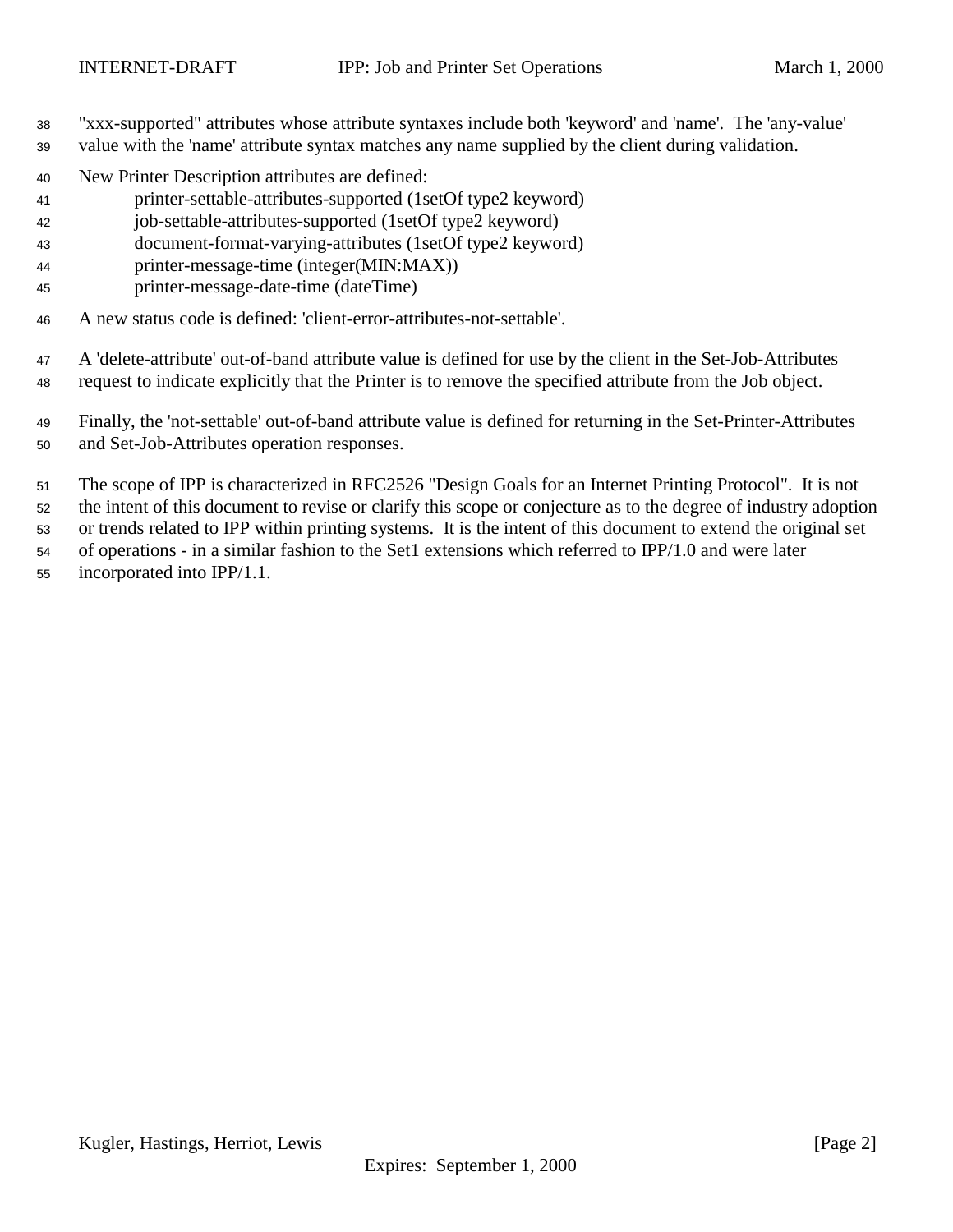The full set of IPP documents includes:

- Design Goals for an Internet Printing Protocol [RFC2567]
- Rationale for the Structure and Model and Protocol for the Internet Printing Protocol [RFC2568]
- Internet Printing Protocol/1.1: Model and Semantics (this document)
- Internet Printing Protocol/1.1: Encoding and Transport [IPP-PRO]
- Internet Printing Protocol/1.1: Implementer's Guide [IPP-IIG]
- Mapping between LPD and IPP Protocols [RFC2569]

 The "Design Goals for an Internet Printing Protocol" document takes a broad look at distributed printing functionality, and it enumerates real-life scenarios that help to clarify the features that need to be included in a printing protocol for the Internet. It identifies requirements for three types of users: end users, operators, and administrators. It calls out a subset of end user requirements that are satisfied in IPP/1.0. A few OPTIONAL operator operations have been added to IPP/1.1.

 The "Rationale for the Structure and Model and Protocol for the Internet Printing Protocol" document describes IPP from a high level view, defines a roadmap for the various documents that form the suite of IPP specification documents, and gives background and rationale for the IETF working group's major decisions.

 The "Internet Printing Protocol/1.1: Encoding and Transport" document is a formal mapping of the abstract operations and attributes defined in the model document onto HTTP/1.1 [RFC2616]. It defines the encoding rules for a new Internet MIME media type called "application/ipp". This document also defines the rules for transporting over HTTP a message body whose Content-Type is "application/ipp". This document defines a new scheme named 'ipp' for identifying IPP printers and jobs.

 The "Internet Printing Protocol/1.1: Implementer's Guide" document gives insight and advice to implementers of IPP clients and IPP objects. It is intended to help them understand IPP/1.1 and some of the considerations that may assist them in the design of their client and/or IPP object implementations. For example, a typical order of processing requests is given, including error checking. Motivation for some of the specification decisions is also included.

 The "Mapping between LPD and IPP Protocols" document gives some advice to implementers of gateways between IPP and LPD (Line Printer Daemon) implementations.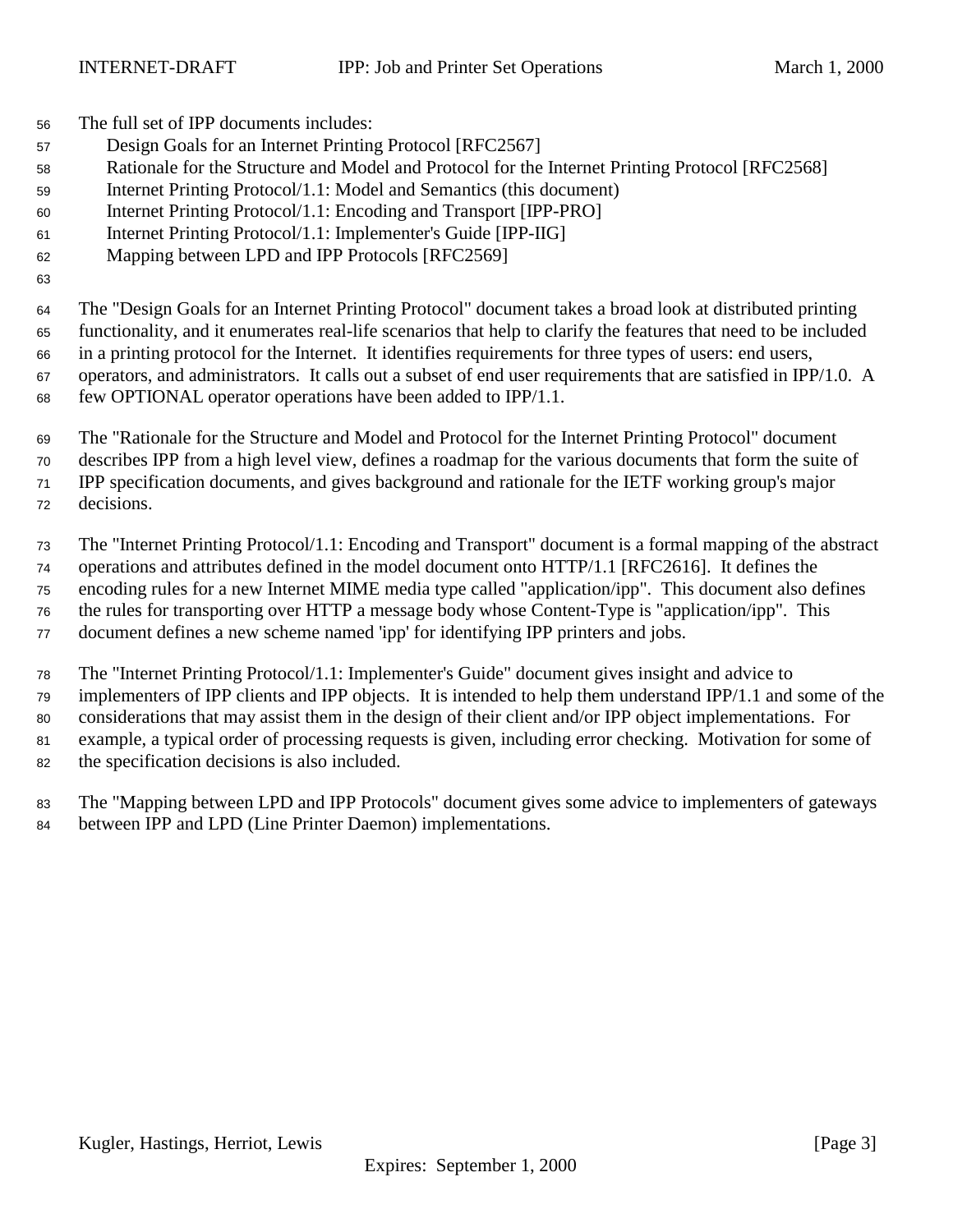| 85  | <b>Table of Contents</b> |  |  |
|-----|--------------------------|--|--|
| 86  | 1                        |  |  |
| 87  | 2                        |  |  |
| 88  | 2.1                      |  |  |
| 89  | 2.2                      |  |  |
| 90  | 3                        |  |  |
| 91  | 4                        |  |  |
| 92  | 4.1                      |  |  |
| 93  | 4.1.1                    |  |  |
| 94  | 4.1.2                    |  |  |
| 95  | 4.1.3                    |  |  |
| 96  | 4.2                      |  |  |
| 97  | 4.2.1                    |  |  |
| 98  | 4.2.2                    |  |  |
| 99  | 4.2.3                    |  |  |
| 100 | 4.3                      |  |  |
| 101 | 5                        |  |  |
| 102 | 5.1                      |  |  |
| 103 | 5.2                      |  |  |
| 104 | 6                        |  |  |
| 105 | 6.1                      |  |  |
| 106 | 6.2                      |  |  |
| 107 | 6.3                      |  |  |
| 108 | 6.4                      |  |  |
| 109 | 6.5                      |  |  |
| 110 | $\overline{7}$           |  |  |
| 111 | 7.1                      |  |  |
| 112 | 8                        |  |  |
| 113 | 8.1                      |  |  |
| 114 | 8.1.1                    |  |  |
| 115 | 8.2                      |  |  |
| 116 | 8.2.1                    |  |  |
| 117 | 8.3                      |  |  |
| 118 | 8.3.1                    |  |  |
| 119 | 9                        |  |  |
| 120 |                          |  |  |
|     |                          |  |  |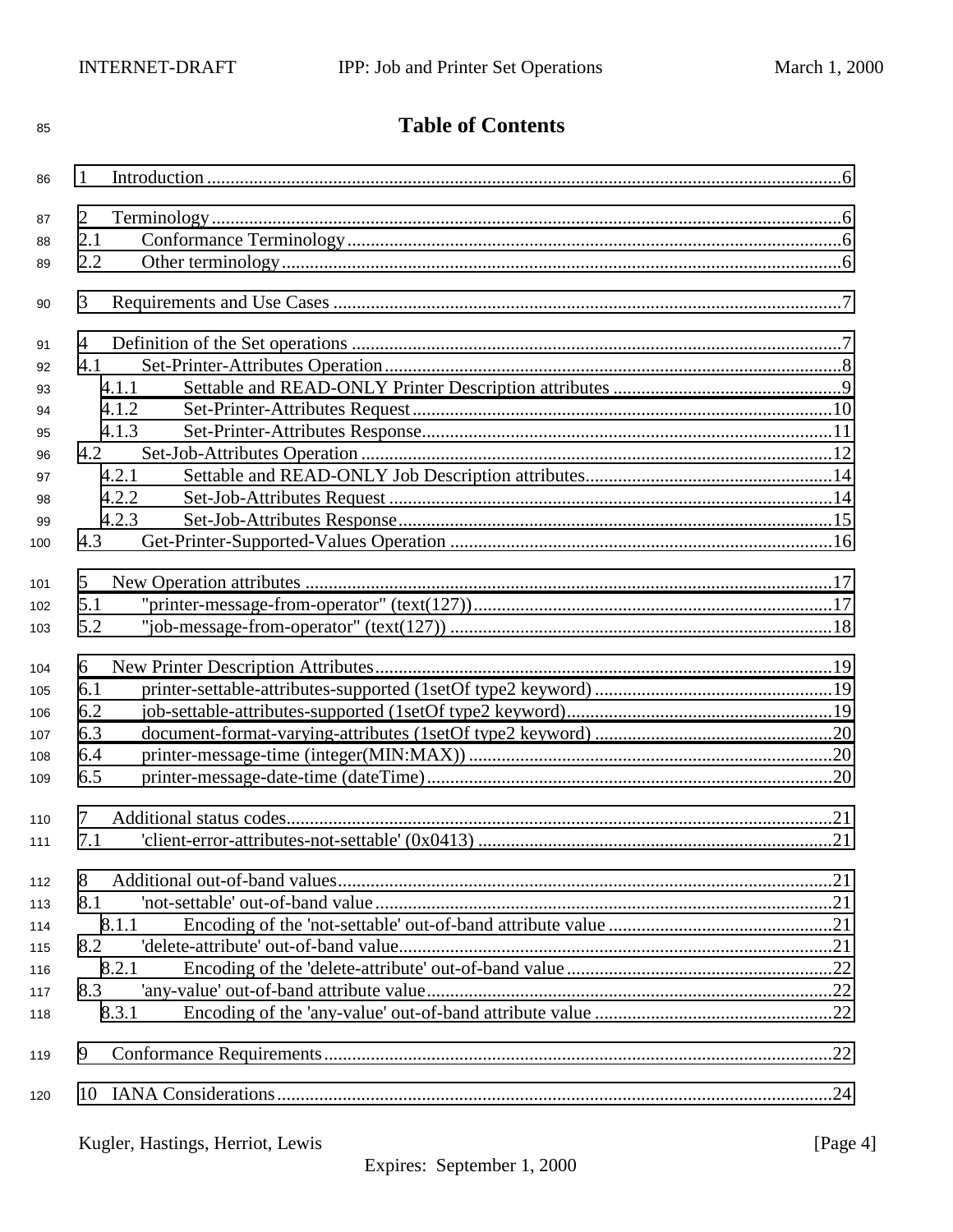| 121        |                                                                                        |  |
|------------|----------------------------------------------------------------------------------------|--|
| 122        |                                                                                        |  |
| 123        |                                                                                        |  |
| 124        |                                                                                        |  |
| 125        |                                                                                        |  |
| 126        | 15.1                                                                                   |  |
| 127        | Changes to the January 20, 2000 version to make the January 30, 2000 version27<br>15.2 |  |
| 128        | Changes to the January 4, 2000 version to make the January 20, 2000 version28<br>15.3  |  |
| 129        | Changes to the December 8, 1999 version to make the January 4, 2000 version<br>15.4    |  |
| 130        |                                                                                        |  |
| 131        |                                                                                        |  |
| 132<br>133 |                                                                                        |  |

# **Table of Tables**

| 135 |                                                                                                         |  |
|-----|---------------------------------------------------------------------------------------------------------|--|
| 136 |                                                                                                         |  |
| 137 | Table 3 - Values allowed for Job Template Attributes in the Set-Job-Attributes Operation 30             |  |
| 138 | Table 4 - Values allowed for Job Description Attributes in the Set-Job-Attributes Operation31           |  |
| 139 | Table 5 - Values allowed for Printer Job Template Attributes in the Set-Printer-Attributes Operation 31 |  |
| 140 | Table 6 - Values allowed for Printer Description Attributes in the Set-Printer-Attributes Operation 32  |  |
| 141 | Table 7 - Printer Job Template Attributes returned from Get-Printer-Supported-Values33                  |  |
| 142 | Table 8 - Printer Job Template Attributes returned from Get-Printer-Supported-Values34                  |  |
| 143 | Table 9 - Printer Description Attributes returned from Get-Printer-Supported-Values34                   |  |
| 144 | Table 10 - Printer Job Template Attributes returned from Get-Printer-Supported-Values34                 |  |
| 145 | Table 11 - Printer Job Template Attributes returned from Get-Printer-Supported-Values34                 |  |
| 146 | Table 12 - Printer Description Attributes returned from Get-Printer-Supported-Values35                  |  |
| 147 | Table 13 - Printer Description Attributes returned from Get-Printer-Supported-Values35                  |  |
| 148 | Table 14 - Printer Description Attributes returned from Get-Printer-Supported-Values36                  |  |
| 149 |                                                                                                         |  |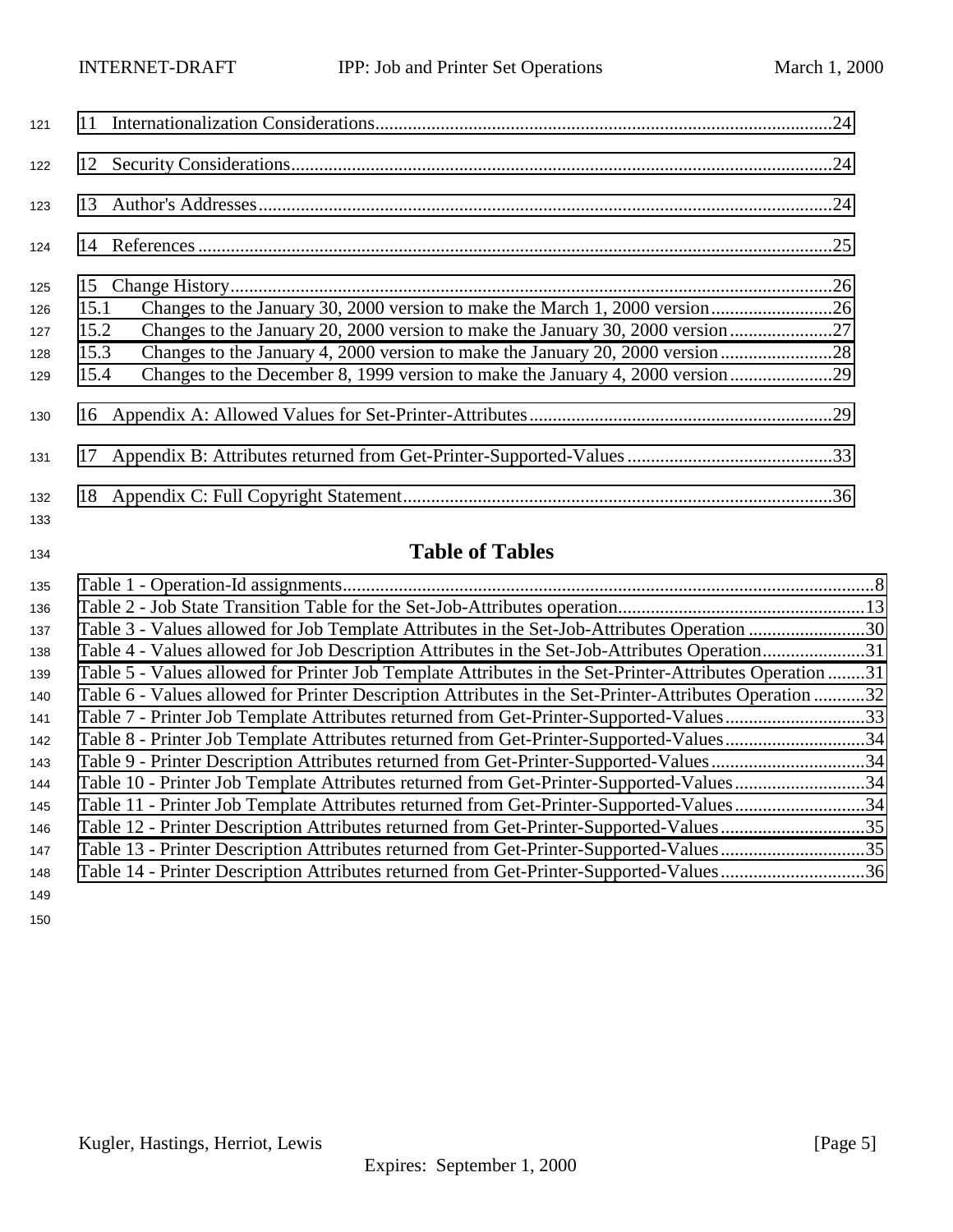## <span id="page-5-0"></span>**1 Introduction**

 The Internet Printing Protocol (IPP) is an application level protocol that can be used for distributed printing using Internet tools and technologies. IPP version 1.1 [ipp-mod, ipp-pro] focuses on end user functionality with a few administrative operations included. This document defines additional OPTIONAL end user, operator, and administrator Set-Job-Attributes and Set-Printer-Attributes operations used to modify IPP Job objects and Printer objects. It also defines a third Get-Printer-Supported-Values operation that returns values that the IPP Printer will accept for setting its "xxx-supported" attributes. The Get-Printer-Supported-Values operation MUST be supported, if the Set-Printer-Attributes operation is supported.

 This document is an extension to IPP/1.0 [RFC2565, RFC2566] and IPP/1.1 [ipp-mod, ipp-pro], and future versions.

## **2 Terminology**

This section defines terminology used throughout this document.

## **2.1 Conformance Terminology**

 Capitalized terms, such as MUST, MUST NOT, REQUIRED, SHOULD, SHOULD NOT, MAY, NEED NOT, and OPTIONAL, have special meaning relating to conformance. These terms are defined in [ipp-mod] section 12.1 on conformance terminology, most of which is taken from RFC 2119 [RFC2119].

- The following specialization of these terms apply to this document:
- REQUIRED: if an implementation supports the extensions described in this document, it MUST support a REQUIRED feature.
- OPTIONAL: if an implementation supports the extensions described in this document, it MAY support an OPTIONAL feature.

## **2.2 Other terminology**

 This document uses terms such as Job object (or Job), IPP Printer object (or Printer), "operation", "request", response", "attributes", "keywords", and "support". These terms have special meaning and are defined in the model terminology [ipp-mod] section 12.2. The following additional terms are introduced in this document:

 READ-ONLY: used in an attribute definition to indicate that the attribute MUST NOT be settable using an IPP protocol Set operation. In other words, the attribute is not settable by definition. not-settable: an implementation does not support setting an attribute (whether or not the attribute's definition is READ-ONLY).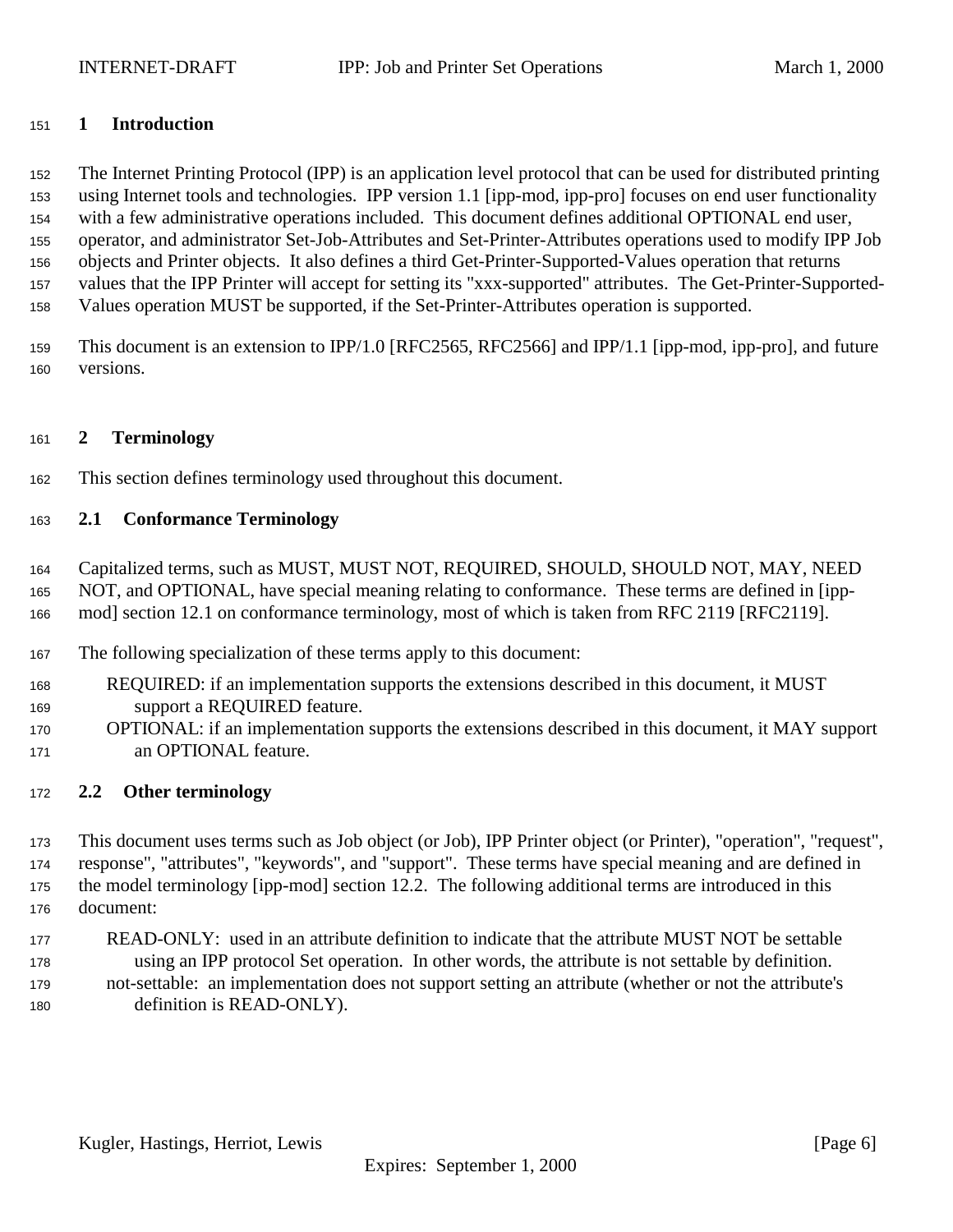## <span id="page-6-0"></span>**3 Requirements and Use Cases**

- The following requirements and usage are intended to be met by the specification in this document.
- 1. The end-user and the operator need a way to modify a Job that is in the 'pending' or 'pending-held' state.
- Usage: The end-user discovers that he/she forgot to include a print instruction, such as "finishings" = 'staple' after submitting a job. Rather than canceling the job and resubmitting it to the same IPP Printer, the end-user is able to modify the job on the IPP Printer.
- The operator needs to modify a job because it is requesting a particular kind of media for which there is no more, but the policy is to print the job on a comparable medium.
- 2. The system administrator needs a way to re-configure or change the policy of the IPP Printer remotely.
- Usage: The system administrator is adding additional media to the supported media list.
- The system administrator is reducing the capability of the IPP Printer by removing one of the operations from the supported operations list, such as Cancel-Job, because the policy is to run the IPP Printer like a public facsimile machine.
- The system administrator is remotely configuring the IPP Printer after installing it, and so is replacing the Printer Description attributes that have the out-of-band 'no-value' value (see [ipp-mod] section 4.1) with the proper values.
- The operator is changing the media loaded in the input tray and so is replacing the "media-ready" Job Template Printer attribute value with the proper values

## **4 Definition of the Set operations**

 The Set-Printer-Attributes operation (as are all Printer operations) are directed at Printer objects. A client MUST always supply the "printer-uri" operation attribute in order to identify the correct target of the operation. These descriptions assume all of the common semantics of IPP/1.1 Model and Semantics document [ipp-mod] section 3.1.

 The Set-Job-Attributes operation (as are all Job operations) are directed at Job objects. A client MUST always supply some means of identifying the Job object in order to identify the correct target of the operation. That job identification MAY either be a single Job URI or a combination of a Printer URI with a Job ID as defined in [ipp-mod]. The IPP object implementation MUST support both forms of identification for every job. If possible, a client SHOULD use the Printer URI with a Job ID rather than a Job URI, since the 32-bit "job-id" is more readily translated to and from other print protocols that MAY be serving as gateways into or out of the IPP implementation.

The Set Printer operations are summarized in [Table 1:](#page-7-0)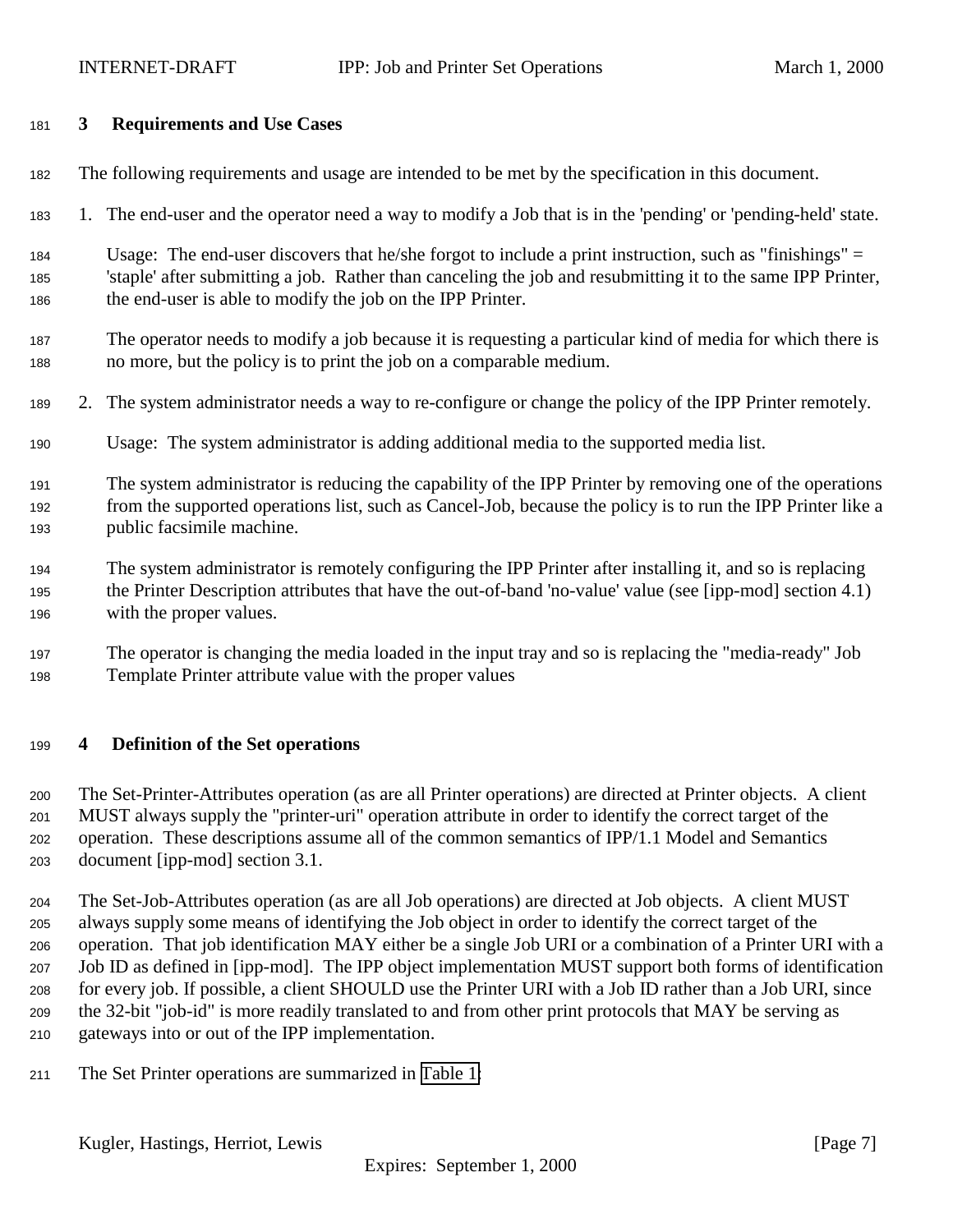<span id="page-7-0"></span>

| 212 | <b>Table 1 - Operation-Id assignments</b> |
|-----|-------------------------------------------|
|     |                                           |

| <b>Operation Name</b>  | Operation-Id | <b>Brief</b> description                               |
|------------------------|--------------|--------------------------------------------------------|
| Set-Printer-Attributes | 0x0013       | Sets attribute values of the target Printer object     |
| Set-Job-Attributes     | 0x0014       | Sets attribute values of the target Job object         |
| Get-Printer-Supported- | 0x0015       | Gets values that are valid for setting "xxx-supported" |
| Values                 |              | attributes using the Set-Printer-Attributes operation  |

## **4.1 Set-Printer-Attributes Operation**

 This OPTIONAL operation allows a client to set the values of the attributes of a Printer object. In the request, the client supplies the set of Printer attribute name keywords and values that are to be set. In the response, the Printer object returns success or rejects the entire request with indications of which attribute or attributes could not be set.

 The Printer object validates the client-supplied attributes in the Set-Printer-Attributes request. For an attribute to validate it MUST meet all of the following rules:

- 1. The number of attributes supplied by the client MUST NOT exceed the maximum number that the Printer supports in a Set-Printer-Attributes request. A Printer MUST accept at least one attribute, but SHOULD accept a reasonable number in a single Set-Printer-Attributes request. If a Printer supports setting the three "parallel" Printer Description attributes ("printer-uri-supported", "uri- authentication-supported", and "uri-security-supported" (see [ipp-mod] sections 4.4.1 through 4.4.3), then the Printer MUST accept at least three attributes in a Set-Printer-Attributes request.
- Note: There is no way for the client to determine the maximum number of attributes that the Printer supports in a Set-Printer-Attributes request, except to try a reasonable number.
- 2. The Printer MUST support the attribute.
- 3. The attribute MUST NOT be READ-ONLY, i.e., the definition of the attribute MUST NOT indicate that the attribute is READ-ONLY (see Appendix A for an indication of which IPP/1.1 attributes are READ-ONLY).
- 4. The attribute MUST be settable in this implementation.
- 5. The Printer MUST support the value according to the rules defined in Appendix A.
- 6. The attribute's values MUST NOT conflict with other Printer attribute, including ones being set in this same operation.

 If any of the supplied attributes does not validate, the Printer object MUST reject the entire operation; the Printer object MUST NOT partially set some of the supplied attributes. In other words, after the operation, all the supplied attributes MUST be set or none of them MUST be set, thus making the Set-Printer-Attributes an atomic operation.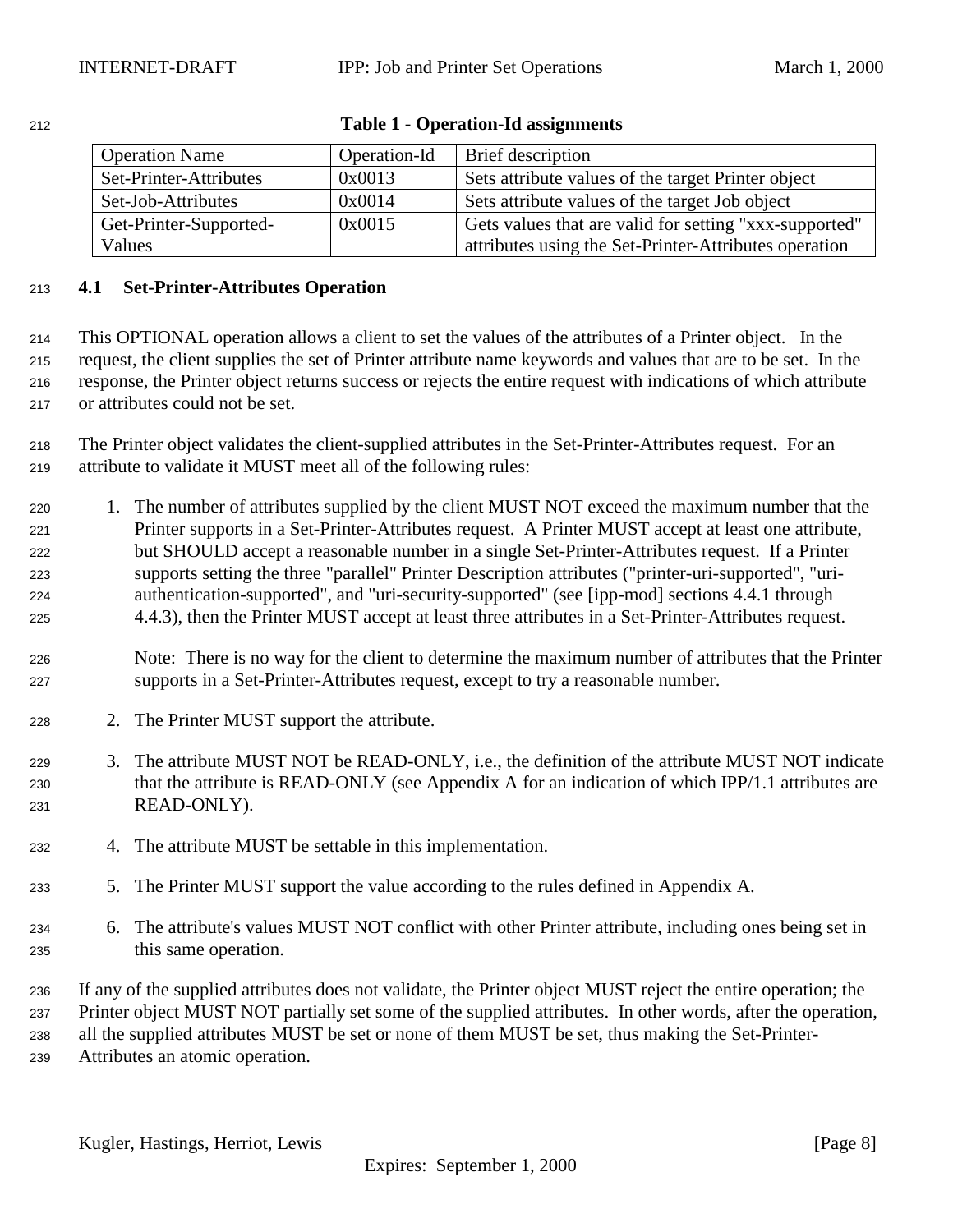<span id="page-8-0"></span> The Printer MUST accept this operation when its READ-ONLY "printer-state" attribute (see ipp-mod] section 4.4.11) is 'idle' or 'stopped', and SHOULD accept it when the value is 'processing'. The Printer MUST accept this operation for any of the values of the Printer object's READ-ONLY "printer-state- reasons" and "printer-is-accepting-jobs" attributes, unless explicitly defined otherwise in the definition of these attributes' values.

 This operation MUST NOT change the value of attributes not specified in the operation unless the definition of the attribute explicitly specifies such side-effects. For example, this document explicitly specifies that when this operation sets "printer-message-from-operator", the Printer also MUST set the READ-ONLY "printer-message-time" and READ-ONLY "printer-message-date-time" attributes to the time of the operation as a side effect . In particular, if this operation changes an "xxx-default" attribute, the new value MUST be in the "xxx-supported" attribute or the request MUST contain a new value for "xxx- supported" which contains the new value for the "xxx-default". Otherwise, the Printer MUST reject the operation. In general, Printer attribute definitions that are settable will not define side-effects on other attributes that are settable, only side effects on READ-ONLY attributes, if any.

## **4.1.1 Settable and READ-ONLY Printer Description attributes**

If the Printer supports the Set-Printer-Attributes operation, then it SHOULD support setting of:

- all Job Template Default ("xxx-default") attributes
- all Job Template Supported ("xxx-supported") attributes
- all Job Template Ready ("xxx-ready") attributes
- that the implementation supports (see [ipp-mod] section 4.2 and extensions).

 Some Printer Description attributes (see [ipp-mod] section 4.4) MUST NOT be settable, i.e., they are defined to be READ-ONLY. An attribute marked as "READ-ONLY" in the Printer Description attribute table in Appendix A is such an attribute. The Printer attributes that are not marked as "READ-ONLY" MAY be settable using the Set-Printer-Attributes operation, depending on implementation.

- Note: From now on, all extensions that define new object attributes will indicate whether or not the attributes are READ-ONLY, by including the "READ-ONLY" adjective in their descriptions and/or explicitly stating whether they MAY be settable.
- If "xxx-supported" Printer Description attribute are settable, then they MUST affect the behavior of the implementation. If they are READ-ONLY then they reflect the implementation and cannot be changed explicitly using the Set-Printer-Attributes operation. Consider the following example:
- For example, if the "operations-supported" Printer Description attribute (see [ipp-mod] section 4.4.15) is settable in a particular implementation, then changing its value with a Set-Printer- Attributes operation MUST affect the operations that the implementation accepts or rejects. Such an implementation will need to be able to reject values for operations that it contains no code support for (see section [5\)](#page-15-0). If the "operations-supported" Printer Description attribute is not settable in a particular implementation, then that implementation MUST reject an attempt to set it with a Set-Printer-Attributes operation, return the 'client-error-attributes-not-settable' status code (see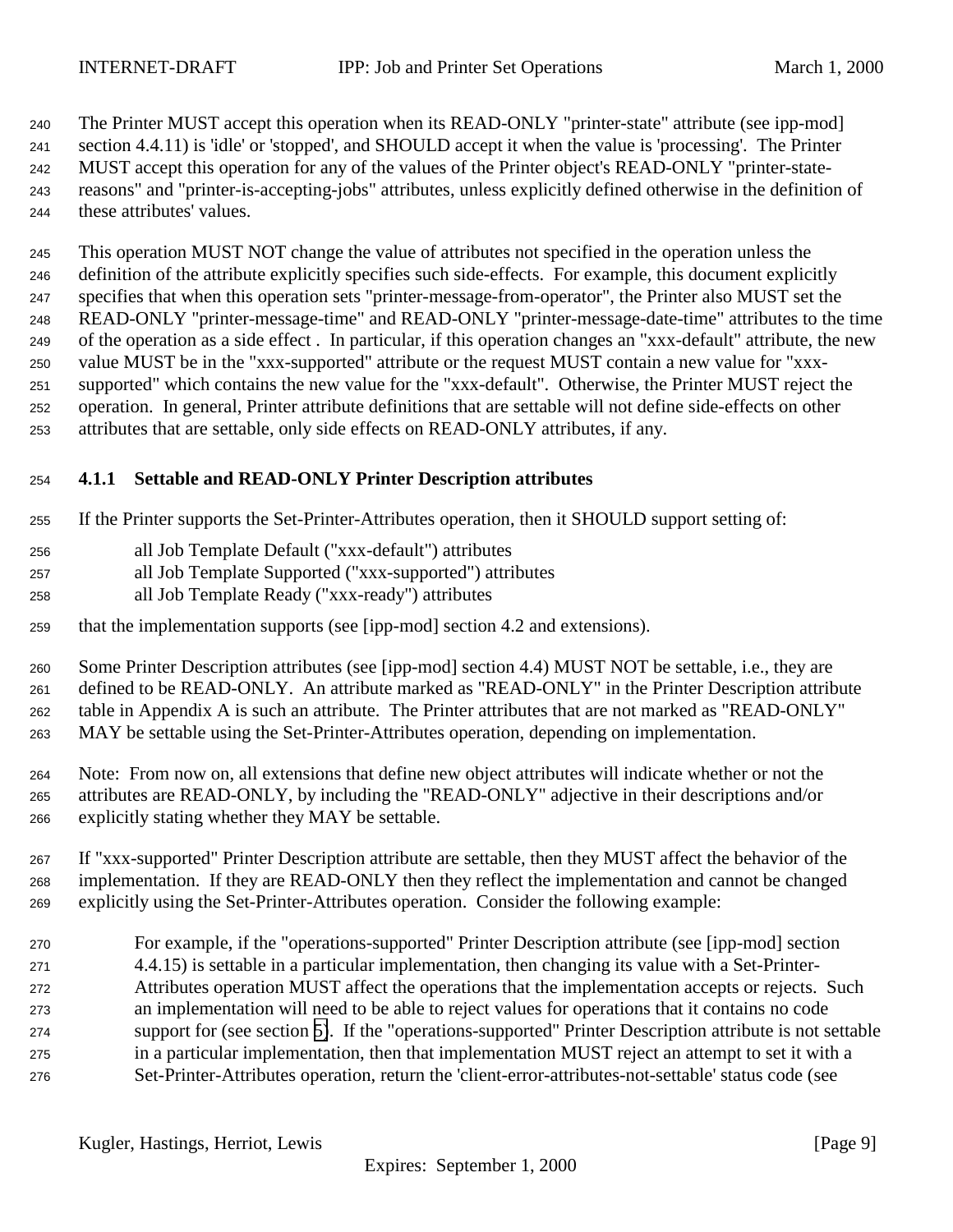<span id="page-9-0"></span>section [7.1\)](#page-20-0), and return the "operations-supported" attribute with the out-of-band 'not-settable' value

 in the Unsupported Attributes Group. *Access Rights:*The authenticated user (see [ipp-mod] section 8.3) performing this operation must be an operator or administrator of the Printer object (see [ipp-mod] Sections 1 and 8.5). Most Printer attributes will require administrator privileges to set, such as "xxx-supported", while some will require operator privileges only, such as "media-ready" and "printer-message-from-operator". Which attributes require which privileges depends on implementation and MAY depend on site policy. **4.1.2 Set-Printer-Attributes Request** The following sets of attributes are part of the Set-Printer-Attributes Request: Group 1: Operation Attributes Natural Language and Character Set: The "attributes-charset" and "attributes-natural-language" attributes as described in [ipp-mod] section 3.1.4.1. Target: The "printer-uri" (uri) operation attribute which is the target for this operation as described in [ipp- mod] section 3.1.5. Requesting User Name: The "requesting-user-name" (name(MAX)) attribute SHOULD be supplied by the client as described in [ipp-mod] section 8.3. "document-format" (mimeMediaType): The client OPTIONALLY supplies this attribute. The Printer object MUST support this attribute. This attribute is useful for a client to select the document-format to which the attribute modification should be applied. A Printer implementation MAY allow some attributes to have different values for each document format that it supports. See [ipp-mod] section 3.2.5.1 "Get-Printer-Attributes Request". If the client includes this attribute, the Printer MUST change the supplied attributes for the document format specified by this attribute. If a supplied attribute is a member of the "document- format-varying-attributes" (i.e., the attribute varies by document format, see section [6.3\)](#page-19-0), the Printer MUST change the supplied attribute for the document format specified by this attribute, but not for other document formats. If a supplied attribute isn't a member of the "document-format-varying- attributes" (i.e. it doesn't vary by document format), the Printer MUST change the supplied attribute for all document formats. If the client omits this attribute, the Printer MUST change the supplied attributes for all document formats whether or not they vary by document-format.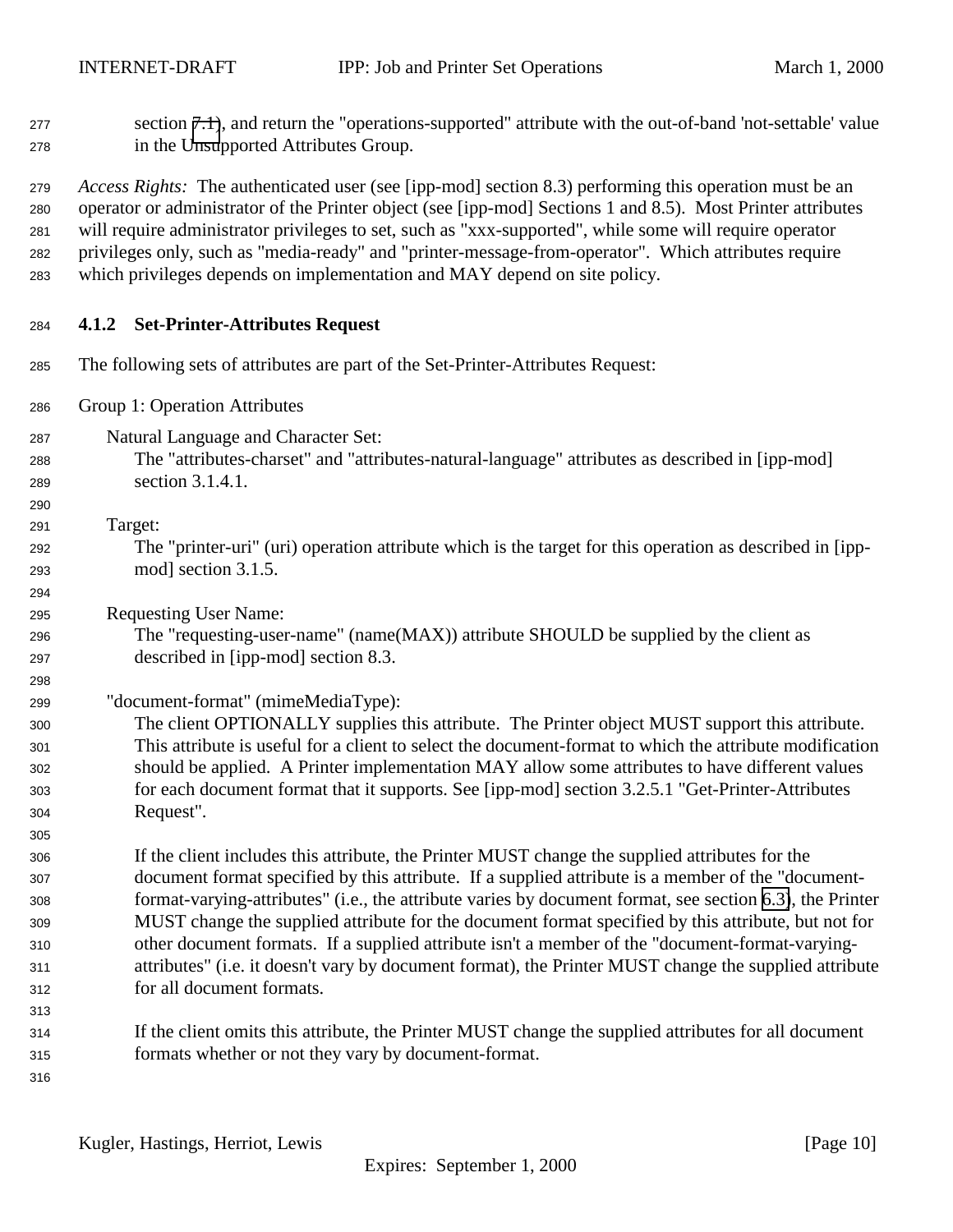<span id="page-10-0"></span> If the client supplies a value for the "document-format" Operation attribute that is either 'application/octet-stream' or not supported by the Printer, i.e., is not among the values of the Printer object's "document-format-supported" attribute, the Printer object MUST reject the operation and return the 'client-error-document-format-not-supported' status code. Note: the document-format 'application/octet-stream' is the union of several document-formats (see [ipp-mod] section 3.2.5.1, Get-Printer-Attributes) and is not a true document-format.

Group 2: Printer Attributes

 The client MUST supply a set of Printer attributes with one or more values (including explicitly allowed out-of-band values) as defined in [ipp-mod] section 4.2 Job Template Attributes ("xxx- default", "xxx-supported", and "xxx-ready" attributes), section 4.4 Printer Description Attributes, and any attribute extensions supported by the Printer. The value(s) of each Printer attribute supplied in Group 2 replaces the value(s) of the corresponding Printer attribute on the target Printer object. For attributes that can have multiple values (1setOf), all values supplied by the client replace all values of the corresponding Printer object attribute. If a Printer object attribute had not been configured yet and so had the 'no-value' out-of-band value (see [ipp-mod] section 4.1), the supplied value(s) replace the 'no-value' value.

## **4.1.3 Set-Printer-Attributes Response**

- The Printer object returns the following sets of attributes as part of the Get-Printer-Attributes Response:
- Group 1: Operation Attributes
- Status Message:
- In addition to the REQUIRED status code returned in every response, the response OPTIONALLY includes a "status-message" (text(255)) and/or a "detailed-status-message" (text(MAX)) operation attribute as described in [ipp-mod] sections 13 and 3.1.6.
- Natural Language and Character Set:
- The "attributes-charset" and "attributes-natural-language" attributes as described in [ipp-mod] section 3.1.4.2.
- Group 2: Unsupported Attributes
- See [ipp-mod] section 3.1.7 for details on returning Unsupported Attributes.
- If some of the attributes in the operation fail to validate, the Printer MUST reject the operation, MUST NOT change any Printer attributes, and MUST return the indicated status code below. In this group, the Printer MUST also return all attributes that fail to validate. The following are the reasons that an attribute fails to validate and the value returned for the attribute, along with the indicated status code and order of detection: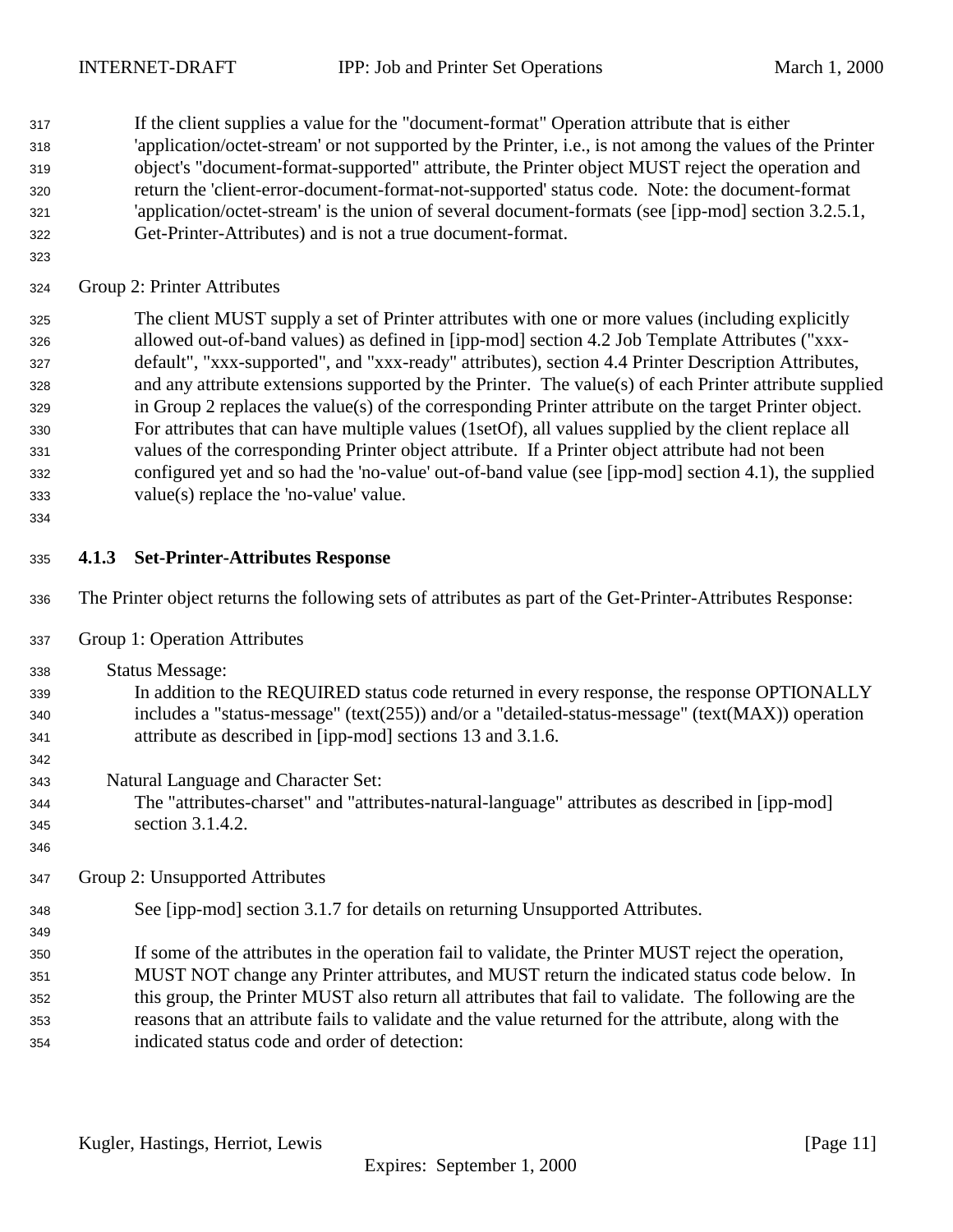<span id="page-11-0"></span>

| 355 |    | 1. The number of attributes supplied by the client exceeds the maximum number that the              |
|-----|----|-----------------------------------------------------------------------------------------------------|
| 356 |    | Printer supports in a Set-Printer-Attributes request: return the 'client-error-request-entity-      |
| 357 |    | too-large' (see [ipp-mod] section 13.1.4.9).                                                        |
| 358 |    | 2. The Printer doesn't support the attribute: return the attribute with the "out-of-band" value     |
| 359 |    | 'unsupported' (see [ipp-mod] section 3.1.7 and [ipp-pro]) and the 'client-error-attributes-or-      |
| 360 |    | values-not-supported (see [ipp-mod] section 13.1.4.12).                                             |
| 361 | 3. | The attribute is either READ-ONLY (in its definition) or is not-settable in this                    |
| 362 |    | implementation: return the attribute with the "out-of-band" value 'not-settable' (see section       |
| 363 |    | 8.1) and the 'client-error-attributes-not-settable' status code (see section 7.1).                  |
| 364 |    | 4. The Printer doesn't support the value: if the attribute in the operation has a single value      |
| 365 |    | return it. If the attribute in the operation is multi-valued, return only those values in a 1set Of |
| 366 |    | that are not supported. Return the 'client-error-attributes-or-values-not-supported' status         |
| 367 |    | code (see [ipp-mod] section 13.1.4.12).                                                             |
| 368 |    | 5. The values of some of the supplied attributes conflict with one another and/or other Printer     |
| 369 |    | attribute values not being set: if the conflicting attribute in the operation has a single value    |
| 370 |    | return the attribute and the value. If the attribute in the operation is multi-valued, return only  |
| 371 |    | the attribute and those values in a 1set Of that are conflicting with other attributes. Return      |
| 372 |    | the 'client-error-conflicting-attributes' status code (see [ipp-mod] section 13.1.4.15).            |

## **4.2 Set-Job-Attributes Operation**

 This OPTIONAL operation allows a client to set the values of the attributes of a Job object. In the request, the client supplies the set of Job attribute name keywords and values that are to be set. In the response, the IPP object returns success or rejects the entire request with indications of which attribute or attributes could not be set.

 This operation is almost identical to the Set-Printer-Attributes operation (see section [4.1\)](#page-7-0). The only differences are that the Set-Job-Attributes operation is directed at a Job object rather than a Printer object, there is no "document-format" operation attribute used when setting a Job object, the operation can add an attribute to the (Job) object, the 'delete-attributes' out-of-band value is permitted to remove an attribute, and the validation is the same as the Job Creation operations (Print-Job, Print-URI, and Create-Job), i.e., depends on the "xxx-supported" Printer Description attributes (see [ipp-mod] section 3.1).

 If a client supplies a job attribute in a Set-Job-Attributes request that the Printer supports, and the job was originally submitted without supplying that attribute, the Printer adds the attribute to the Job object.

 If the client supplies a job attribute with the "out-of-band" value 'delete-attribute' (see section [8.2\)](#page-20-0), then the Printer MUST remove the attribute and all of its values from the Job object, if present. The semantic effect of the client supplying the 'delete-attribute' value in a Set-Job-Attributes operation MUST be the same as if the attribute had not been supplied with the Job object in the Job Creation operation, i.e., the Printer applies its default attribute or behavior with lower precedence that the PDL (see the beginning of [ipp-mod] section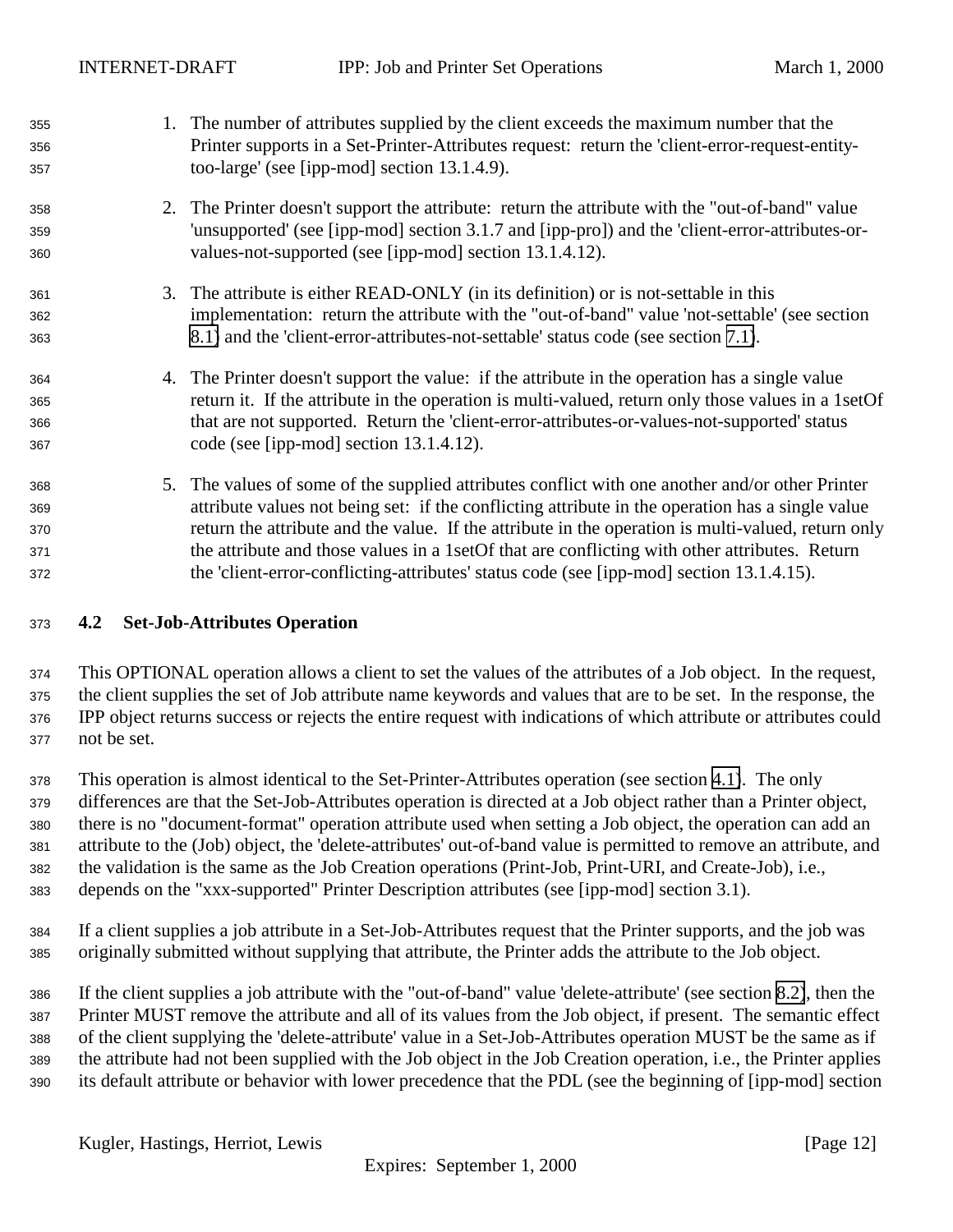<span id="page-12-0"></span> 4.2 and [ipp-mod] 3.2.1.1). Any subsequent query of the Job object using Get-Job-Attributes or Get-Jobs MUST NOT return any attribute that has been deleted using the 'delete-attribute' out-of-band value. However, a client can re-establish such a deleted Job attribute with any supported value(s) using a subsequent Set-Job-Attributes operation.

 If the client supplies an attribute in a Set-Job-Attributes request with the 'delete-attribute' value and that attribute is not present on the Job object, the Printer ignores that supplied attribute in the request, does not return the attribute in the Unsupported Attributes group, and returns the 'successful-ok' status code, if there are no other problems with the request.

 The validation of the Set-Job-Attributes request is performed by the Printer as if the job had been submitted originally with the new attribute values (and the deleted attributes removed) and with "ipp-attribute-fidelity" set to 'true', i.e., all modified attributes Job attributes and values MUST be supported in combination with the Job attributes not modified. If such a Job Creation operation would have been accepted, then the Set- Job-Attributes MUST be accepted. If such a Job Creation operation would have been rejected, then the Set- Job-Attributes MUST be rejected and the Job MUST be unchanged. In addition, if any of the supplied attributes are not supported, are not settable, or the values are not supported, the Printer object MUST reject the entire operation; the Printer object MUST NOT partially set some of the supplied attributes. In other words, after the operation, all the supplied attributes MUST be set or none of them MUST be set, thus making the Set-Job-Attributes an atomic operation.

 The IPP object MUST accept or reject this operations when the Job's READ-ONLY "job-state" attribute has the values shown in Table 2. The job's current state MUST affect whether the IPP object accepts or rejects the request. For example, in the case where the operation creates a request for unavailable resources, the Job transitions to a new state. Table 2 shows the allowed behaviors in each job state and the transitions.

|  | ×            |
|--|--------------|
|  | ı<br>×<br>۰. |

| Current "job-state"  | New "job-state"      | IPP object's response status code and action:     |
|----------------------|----------------------|---------------------------------------------------|
|                      |                      |                                                   |
| 'pending'            | 'pending'            | 'successful-ok'                                   |
| 'pending'            | 'pending-held'       | 'successful-ok' - needed resources are not ready  |
| 'pending-held'       | 'pending-held'       | 'successful-ok'                                   |
| 'pending-held'       | 'pending'            | 'successful-ok' - needed resources are ready      |
| 'processing'         | 'processing'         | 'successful-ok' or 'client-error-not-possible'    |
|                      |                      | depending on implementation, including the        |
|                      |                      | attributes being set, whether the job has started |
|                      |                      | marking media, etc.                               |
| 'processing-stopped' | 'processing-stopped' | 'successful-ok' or 'client-error-not-possible'    |
|                      |                      | depending on implementation, including the        |
|                      |                      | attributes being set, whether the job has started |
|                      |                      | marking media, etc.                               |
| 'completed'          | 'completed'          | 'client-error-not-possible'                       |
| 'canceled'           | 'canceled'           | 'client-error-not-possible'                       |
| 'aborted'            | 'aborted'            | 'client-error-not-possible'                       |

<sup>413</sup> **Table 2 - Job State Transition Table for the Set-Job-Attributes operation**

414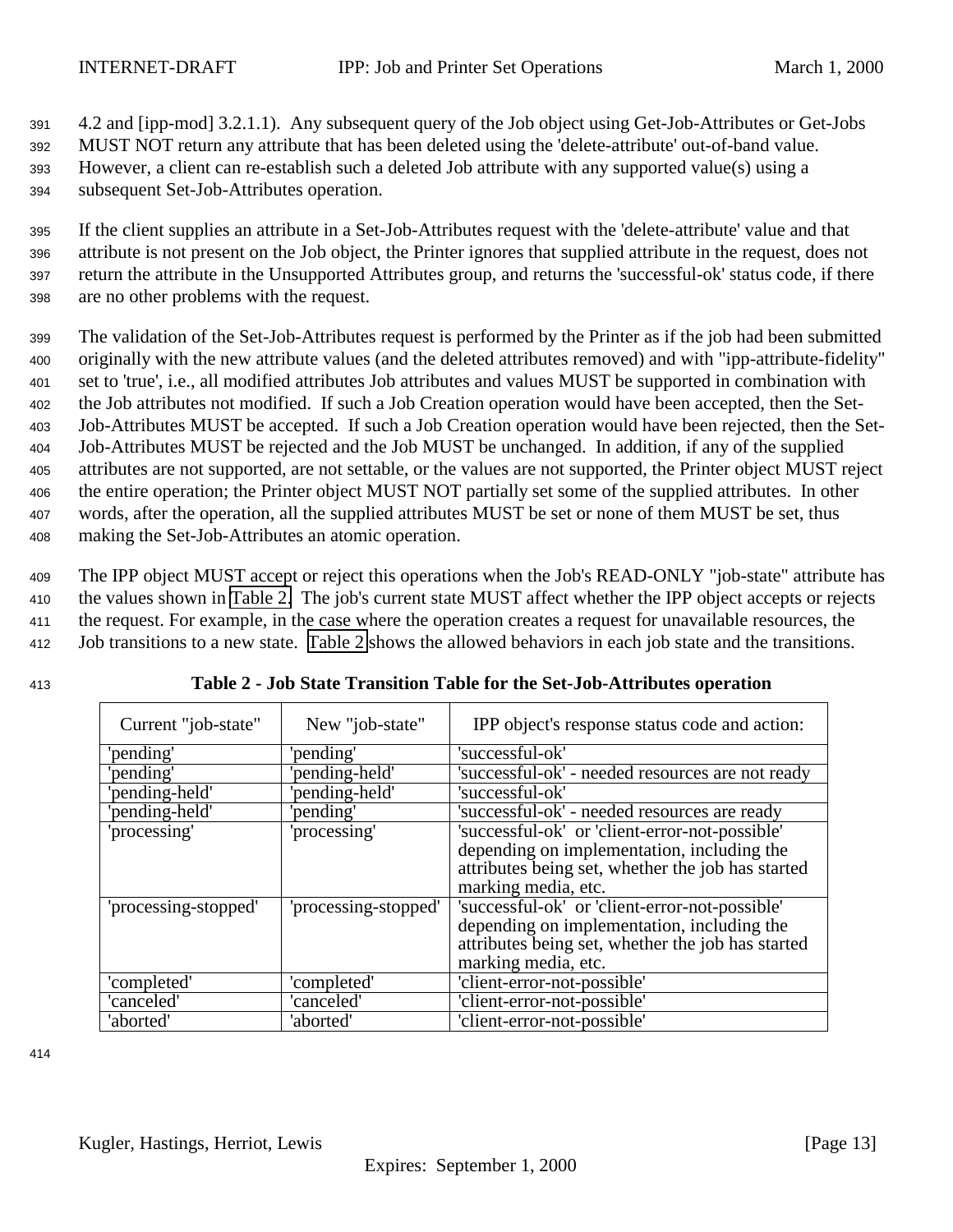<span id="page-13-0"></span>This operation MUST NOT change the value of attributes not specified in the operation unless the

 definition of the attribute explicitly specifies such side-effects. In general, Job attribute definitions that are settable will not define side-effects on other attributes that are settable, only side effects on READ-ONLY attributes, if any.

## **4.2.1 Settable and READ-ONLY Job Description attributes**

 If the Printer supports the "job-message-from-operator" Job Description attribute (see [ipp-mod] section 4.3.16) and the client explicitly supplies a new value for the "job-message-from-operator" in the Set-Job- Attributes request, then the Printer MUST set the "job-message-from-operator" Job attribute to this new value.

If the Printer supports the Set-Job-Attributes operation, then it SHOULD support setting of:

all Job Template job ("xxx") attributes

that the implementation supports (see [ipp-mod] section 4.2 and extensions).

 Some Job Description attributes (see [ipp-mod] section 4.3) MUST NOT be settable, i.e., they are defined to be READ-ONLY. An attribute marked as "READ-ONLY" in the Job Description attribute table in Appendix A is such an attribute. The Job attributes not marked as "READ-ONLY" MAY be settable using the Set-Job-Attributes operation, depending on implementation.

- Note: From now on, all extensions that define new object attributes will indicate whether or not the attributes are READ-ONLY, by including the "READ-ONLY" adjective in their descriptions and/or explicitly stating whether they MAY be settable.
- *Access Rights:* The authenticated user (see [ipp-mod] section 8.3) performing this operation must either be the job owner (as determined in the Job Creation operation) or an operator or administrator of the Printer object (see [ipp-mod] Sections 1 and 8.5).

## **4.2.2 Set-Job-Attributes Request**

- The following sets of attributes are part of the Set-Job-Attributes Request:
- Group 1: Operation Attributes

Natural Language and Character Set:

- The "attributes-charset" and "attributes-natural-language" attributes as described in [ipp-mod] section 3.1.4.1.
- 

Target:

 Either (1) the "printer-uri" (uri) plus "job-id" (integer(1:MAX)) or (2) the "job-uri" (uri) operation attribute(s) which define the target for this operation as described in [ipp-mod] section 3.1.5.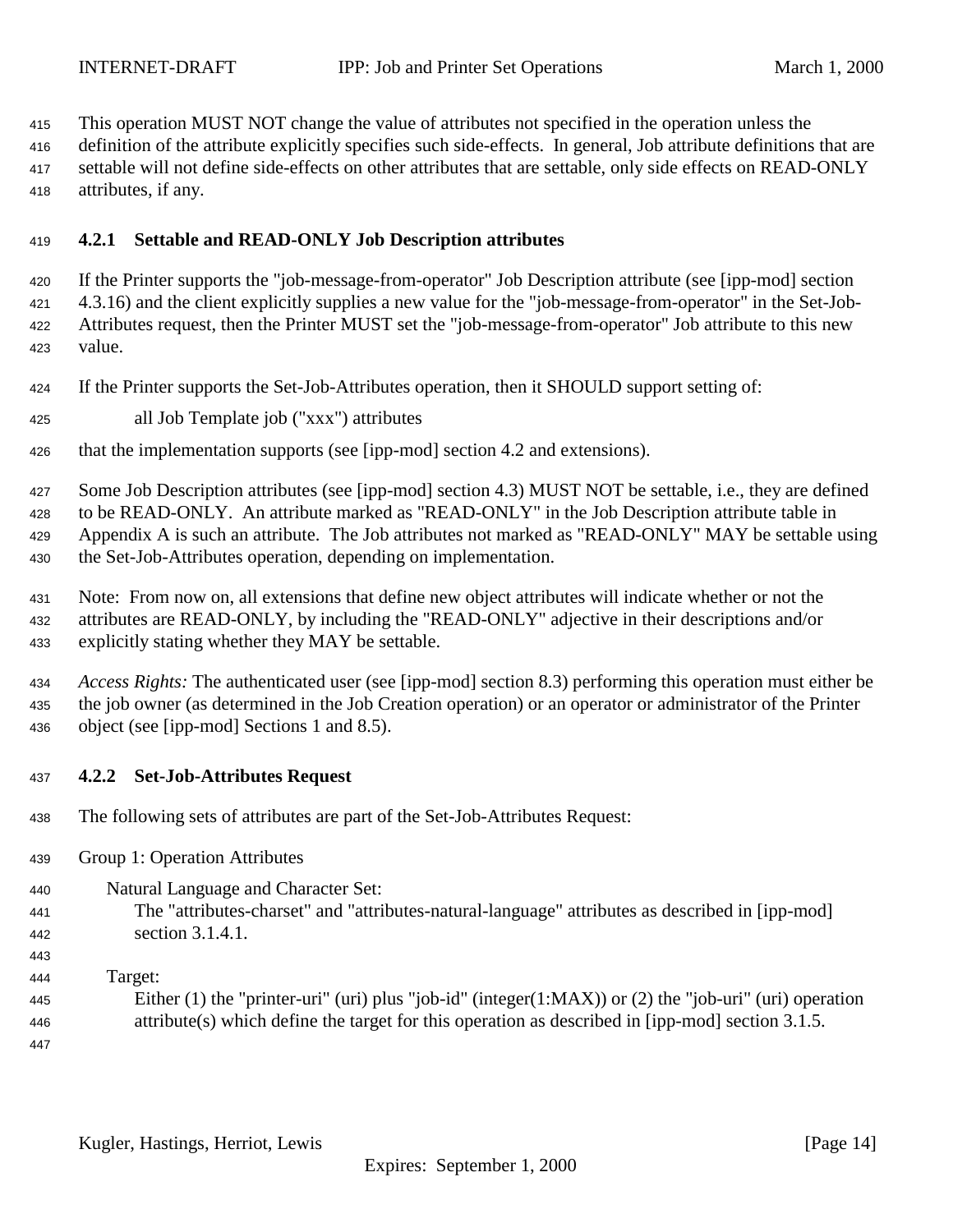<span id="page-14-0"></span>

| 448<br>449<br>450<br>451                             | <b>Requesting User Name:</b><br>The "requesting-user-name" (name(MAX)) attribute SHOULD be supplied by the client as<br>described in [ipp-mod] section 8.3. |                                                                                                                                                                                                                                                                                                                                                                                                                                                                                                                                                                                                                            |  |  |  |
|------------------------------------------------------|-------------------------------------------------------------------------------------------------------------------------------------------------------------|----------------------------------------------------------------------------------------------------------------------------------------------------------------------------------------------------------------------------------------------------------------------------------------------------------------------------------------------------------------------------------------------------------------------------------------------------------------------------------------------------------------------------------------------------------------------------------------------------------------------------|--|--|--|
| 452                                                  | Group 2: Job Attributes                                                                                                                                     |                                                                                                                                                                                                                                                                                                                                                                                                                                                                                                                                                                                                                            |  |  |  |
| 453<br>454<br>455<br>456<br>457<br>458<br>459<br>460 |                                                                                                                                                             | The client MUST supply a set of Job attributes with one or more values (including explicitly<br>allowed out-of-band values) as defined in [ipp-mod] section 4.2 Job Template Attributes ("xxx"<br>attributes), section 4.3 Job Description Attributes, and any attribute extensions supported by the<br>Printer. The value(s) of each Job attribute supplied in Group 2 replaces the value(s) of the<br>corresponding Job attribute on the target Job object. For attributes that can have multiple values<br>(1setOf), all values supplied by the client replace all values of the corresponding Job object<br>attribute. |  |  |  |
| 461<br>462<br>463                                    |                                                                                                                                                             | If the client supplies an "xxx" attribute with the 'delete-attribute' out-of-band value (see section 8.2),<br>the Printer MUST remove the "xxx" attribute from the Job object, if present.                                                                                                                                                                                                                                                                                                                                                                                                                                 |  |  |  |
| 464                                                  | 4.2.3                                                                                                                                                       | <b>Set-Job-Attributes Response</b>                                                                                                                                                                                                                                                                                                                                                                                                                                                                                                                                                                                         |  |  |  |
| 465                                                  |                                                                                                                                                             | The IPP object returns the following sets of attributes as part of the Set-Job-Attributes Response:                                                                                                                                                                                                                                                                                                                                                                                                                                                                                                                        |  |  |  |
| 466                                                  |                                                                                                                                                             | Group 1: Operation Attributes                                                                                                                                                                                                                                                                                                                                                                                                                                                                                                                                                                                              |  |  |  |
| 467<br>468<br>469<br>470<br>471                      |                                                                                                                                                             | <b>Status Message:</b><br>In addition to the REQUIRED status code returned in every response, the response OPTIONALLY<br>includes a "status-message" (text(255)) and/or a "detailed-status-message" (text(MAX)) operation<br>attribute as described in [ipp-mod] sections 13 and 3.1.6.                                                                                                                                                                                                                                                                                                                                    |  |  |  |
| 472<br>473<br>474<br>475                             |                                                                                                                                                             | Natural Language and Character Set:<br>The "attributes-charset" and "attributes-natural-language" attributes as described in [ipp-mod]<br>section 3.1.4.2.                                                                                                                                                                                                                                                                                                                                                                                                                                                                 |  |  |  |
| 476                                                  |                                                                                                                                                             | Group 2: Unsupported Attributes                                                                                                                                                                                                                                                                                                                                                                                                                                                                                                                                                                                            |  |  |  |
| 477<br>478<br>479                                    |                                                                                                                                                             | See [ipp-mod] section 3.1.7 for details on returning Unsupported Attributes.<br>If some of the attributes in the operation fail to validate, the Printer MUST reject the operation,                                                                                                                                                                                                                                                                                                                                                                                                                                        |  |  |  |
| 480<br>481<br>482<br>483                             |                                                                                                                                                             | MUST NOT change any Job attributes, and MUST return the indicated status code below. In this<br>group, the Printer MUST also return all attributes that fail to validate. The following are the reasons<br>that an attribute fails to validate and the value returned for the attribute, along with the indicated<br>status code and order of detection:                                                                                                                                                                                                                                                                   |  |  |  |
| 484<br>485<br>486                                    |                                                                                                                                                             | 1. The number of attributes supplied by the client exceeds the maximum number that the<br>Printer supports in a Set-Printer-Attributes request: return the 'client-error-request-entity-<br>too-large' (see [ipp-mod] section 13.1.4.9).                                                                                                                                                                                                                                                                                                                                                                                   |  |  |  |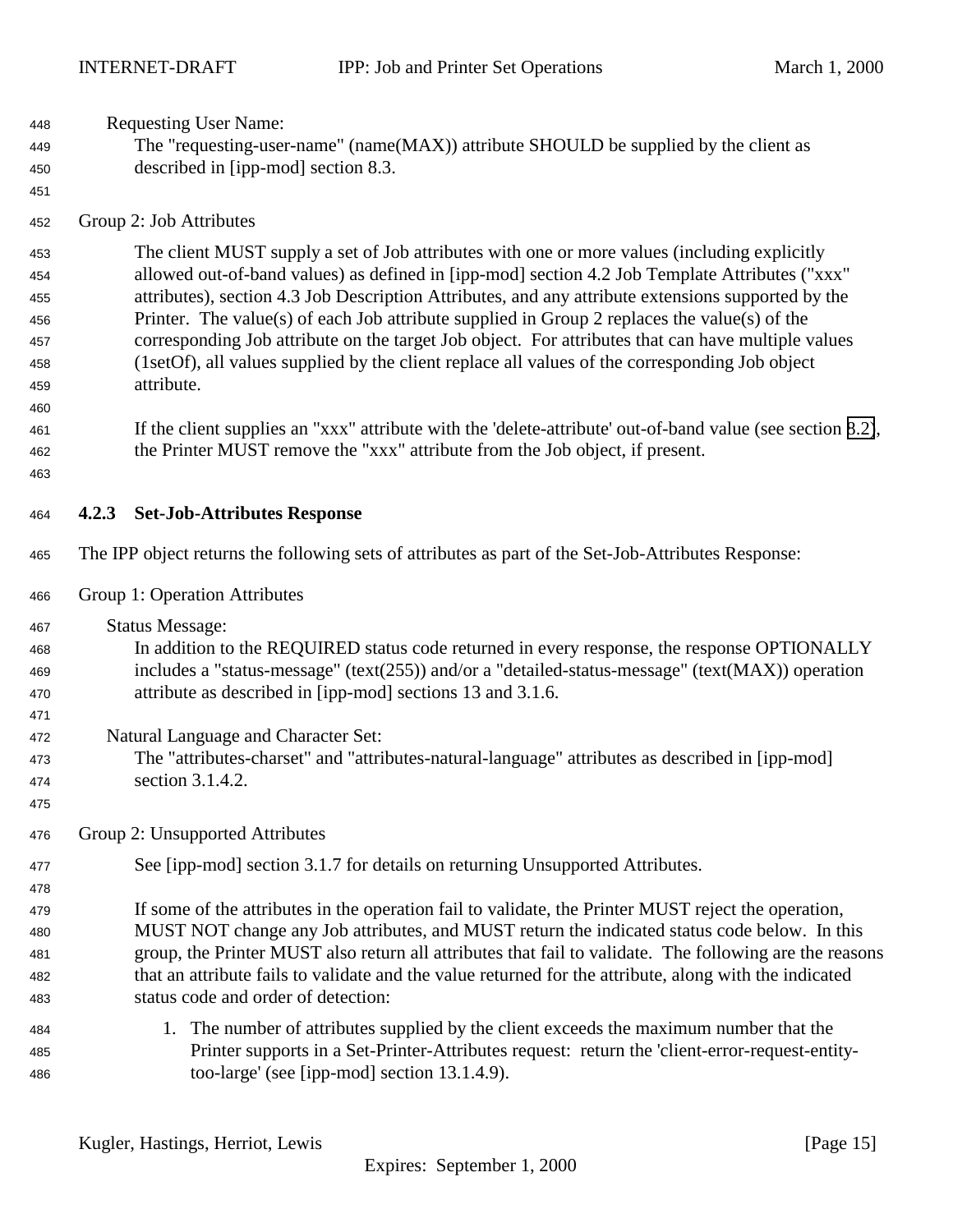<span id="page-15-0"></span>

| 487<br>488<br>489        | 2. The Printer doesn't support the attribute: return the attribute with the "out-of-band" value<br>'unsupported' (see [ipp-mod] section 3.1.7 and [ipp-pro]) and the 'client-error-attributes-or-<br>values-not-supported (see [ipp-mod] section 13.1.4.12).                                                                                       |
|--------------------------|----------------------------------------------------------------------------------------------------------------------------------------------------------------------------------------------------------------------------------------------------------------------------------------------------------------------------------------------------|
| 490                      | 3. The attribute is READ-ONLY (in its definition) or is not-settable in this implementation:                                                                                                                                                                                                                                                       |
| 491                      | return the attribute with the "out-of-band" value 'not-settable' (see section 8.1) and the                                                                                                                                                                                                                                                         |
| 492                      | 'client-error-attributes-not-settable' status code (see section 7.1).                                                                                                                                                                                                                                                                              |
| 493<br>494<br>495<br>496 | 4. The Printer doesn't support the value: if the attribute in the operation has a single value<br>return it. If the attribute in the operation is multi-valued, return only those values in a 1set Of<br>that are not supported. Return the 'client-error-attributes-or-values-not-supported' status<br>code (see [ipp-mod] section $13.1.4.12$ ). |
| 497                      | 5. The values of some of the supplied attributes conflict with one another and/or other Job                                                                                                                                                                                                                                                        |
| 498                      | attribute values not being set: if the conflicting attribute in the operation has a single value                                                                                                                                                                                                                                                   |
| 499                      | return the attribute and the value. If the attribute in the operation is multi-valued, return only                                                                                                                                                                                                                                                 |
| 500                      | the attribute and those values in a 1set Of that are conflicting with other attributes. Return                                                                                                                                                                                                                                                     |
| 501                      | the 'client-error-conflicting-attributes' status code (see [ipp-mod] section 13.1.4.15).                                                                                                                                                                                                                                                           |

## **4.3 Get-Printer-Supported-Values Operation**

 This OPTIONAL operation allows a client to request the values that the Printer allows in the Set-Printer- Attributes operation for "xxx-supported" attributes. If the Printer supports the Set-Printer-Attributes operation AND some of its "xxx-supported" Printer attributes are settable, then the Printer MUST also support this operation. This operation has identical request/response attributes to the Get-Printer-Attributes operation in IPP/1.1 [ipp-mod]. The operation also behaves identically to the Get-Printer-Attributes operation in IPP/1.1 [ipp-mod] with the following exceptions:

- 1. The Get-Printer-Supported-Values operation supports only "xxx-supported" attributes.
- 2. The Get-Printer-Attributes operation returns the current value of specified attributes while the Get- Printer-Supported-Values operation returns values that permit a client to determine what values of "xxx-supported" attributes the Printer supports in the Set-Printer-Attributes operation.
- 3. The Get-Printer-Supported-Values operation does not return any 'name' attribute syntax values for any "xxx-supported" attributes. Instead, if the Set-Printer-Attributes operation will accept (any) name value for an "xxx-supported" attribute, then the Get-Printer-Supported-Values operation MUST return the 'any-value' out-of-band attribute value with the 'name' attribute syntax (see section [8.3\)](#page-21-0) as one of the values of the "xxx-supported" attribute. In other words, the 'any-value' out-of- band attribute value used in combination with the 'name' attribute syntax indicates that the Printer implementation supports clients setting 'name' attribute syntax values for "xxx-supported" attributes that are defined with the 'name' attribute syntax.
- For example, if the Get-Printer-Supported-Values operation returns several keywords as the value of the "media-supported" attribute, then the Set-Printer-Attributes operation MUST accept any of these keywords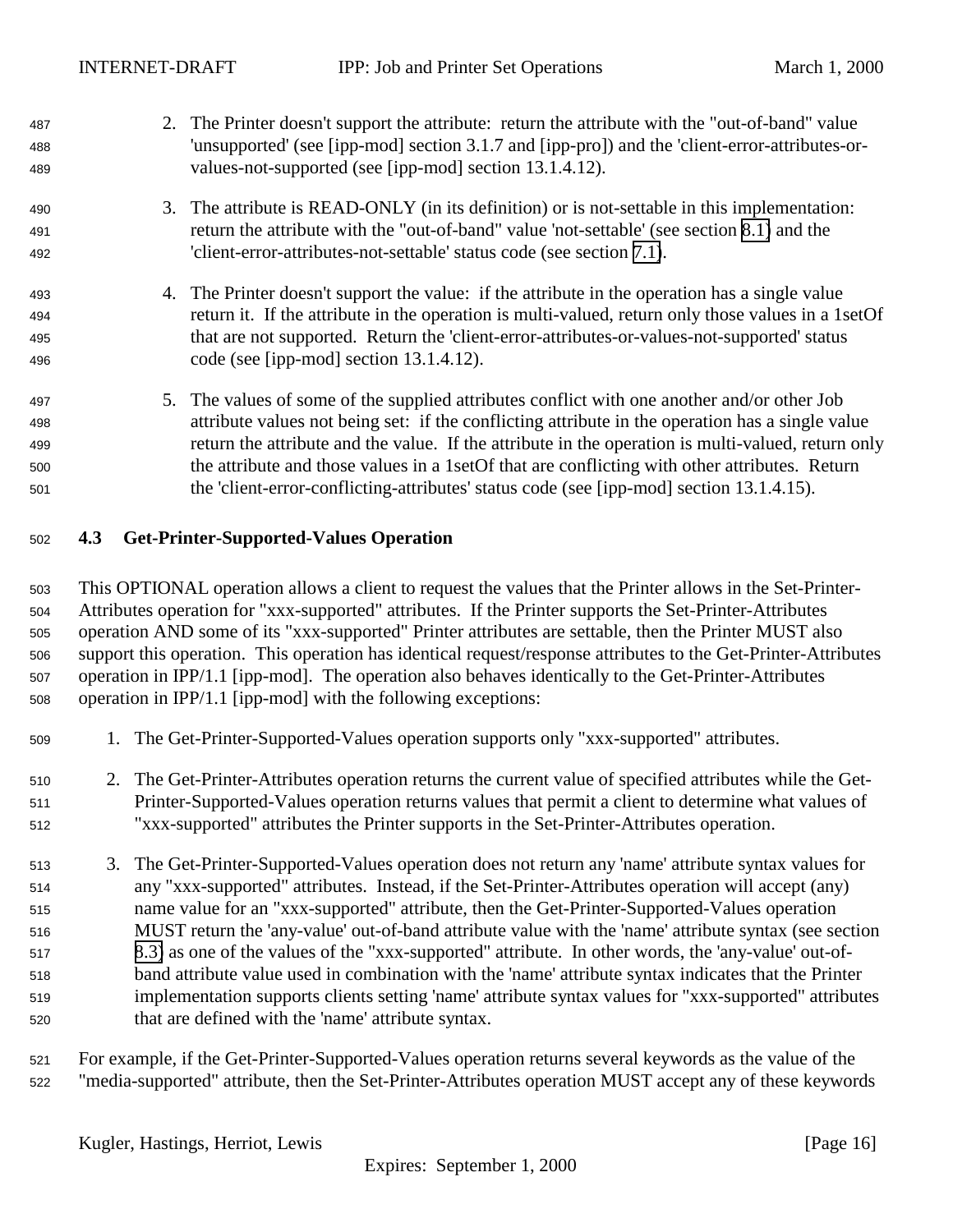<span id="page-16-0"></span> as values for the "media-supported" attribute. If the Get-Printer-Supported-Values operation returns an 'any-value' out-of-band attribute value with the 'name' attribute syntax as one of the values of the "media- supported" attribute, then the Set-Printer-Attributes operation MUST accept any value whose attribute syntax is 'name' as values for the "media-supported" attribute.

 The Get-Printer-Supported-Values MAY return the 'any-value' out-of-band attribute value in combination with the 'name' attribute syntax for any of the following IPP/1.1 attributes in which case the Printer MUST accept any 'name' value in a Set-Printer-Attributes operation that is setting that attribute:

- media-supported job-hold-until-supported
- job-sheets-supported

 If the 'any-value' out-of-band attribute value in combination with the 'name' attribute syntax is not one of the values of an "xxx-supported" attribute returned in a Get-Printer-Supported-Values response, then the Printer MUST NOT allow the Set-Printer-Attributes operation for that attribute to contain a value whose attribute syntax is 'name'.

See Appendix B for a full list of values returned by this operation.

## **5 New Operation attributes**

 This section defines new operation attributes for use with the IPP/1.1 operations indicated. As new operations are defined they will also indicate explicitly whether these operation attributes are defined for use with them.

## **5.1 "printer-message-from-operator" (text(127))**

 The Printer SHOULD support this Operation attribute in following operations if it supports the corresponding "printer-message-from-operator" Printer Description attribute.

 Pause-Printer Resume-Printer Purge-Jobs

 The client OPTIONALLY supplies this attribute in the above operations. The value of this attribute is a message from the operator about the Printer object on which the operator is performing the operation. If this operation attribute is supported, the Printer copies the value to its "printer-message-from-operator" Printer Description attribute (see [ipp-mod] section 4.4.25) even if this Operation attribute is a zero-length text value or consists solely of white space.

 If the Printer supports this operation attribute, it MUST support both a zero-length text value and the 'no- value' out-of-band value (see [ipp-mod] section 4.1) to indicate that the operator has sent no message. In this case, the Printer sets the value of the "printer-message-from-operator" to the zero-length value or 'no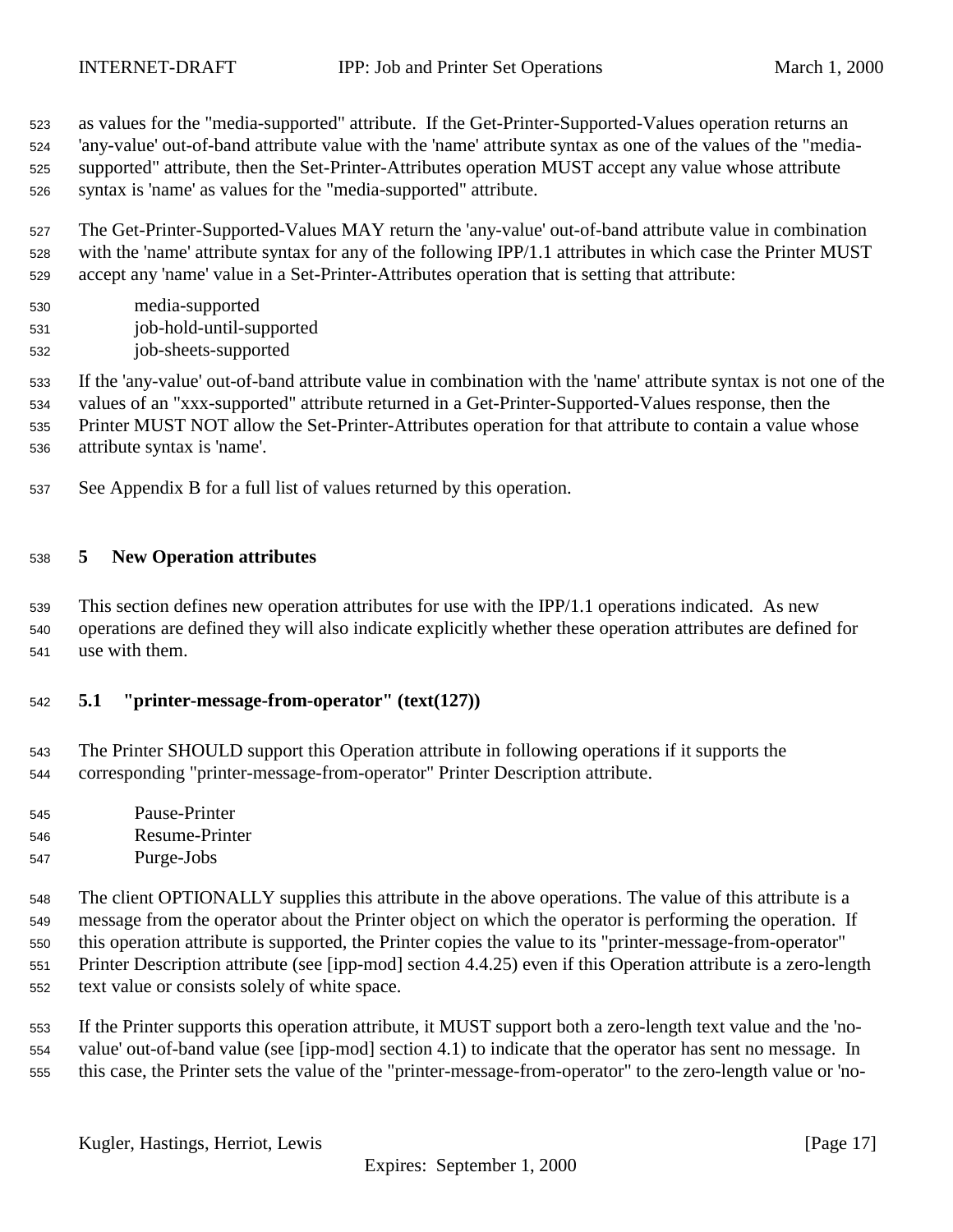<span id="page-17-0"></span> value' out-of-band value, respectively. If the client queries the "printer-message-from-operator" Printer attribute, the Printer returns the attribute with the zero-length value or the 'no-value' value, respectively.

In addition, the Printer automatically copies:

- 1. the value of its "printer-up-time" attribute (see [ipp-mod] section 4.4.29) to its "printer-message-time" attribute,
- 2. the value of its printer-current-time" (dateTime) attribute (see [ipp-mod] section 4.4.30) to its "printer-message-date-time" attribute, if supported.

 If the client omits this operation attribute, the Printer does not change the value of its "printer-message-from-operator", "printer-message-time" and "printer-message-date-time" Printer Description attributes.

 The "printer-message-from-operator" operation attribute MUST NOT be supported as an operation attribute for the Set-Printer-Attributes operation. If the operator wants to set the Printer's "printer-message-from- operator" Printer Description attribute when issuing the Set-Printer-Attributes operation, the client supplies the "printer-message-from-operator" explicitly with its new value as one of the Printer Description attributes in Group 2 in the request. The Printer also updates its "printer-message-time" and "printer- message-date-time" Printer Description attributes. If the client does not explicitly supply the "printer- message-from-operator" with its new value in the Set-Printer-Attributes request, the Printer leaves the value of the Printer's "printer-message-from-operator" Printer Description attribute unchanged.

- **5.2 "job-message-from-operator" (text(127))**
- The Printer SHOULD support this Operation attribute in following operations if it supports the corresponding "job-message-from-operator" Job Description attribute.
- Cancel-Job Hold-Job
- Release-Job
- Restart-Job

 The client OPTIONALLY supplies this attribute in the above operations. The value of this attribute is a message from the operator about the Job object on which the operator has just performed an operation. If supported, the Printer copies the value to the Job's "job-message-from-operator" Job Description attribute (see [ipp-mod] section 4.3.16) (even if this Operation attribute is a zero-length text value or consists solely of white space).

 If the Printer supports this operation attribute, it MUST support both a zero-length text value and the 'no- value' out-of-band value (see [ipp-mod] section 4.1) to indicate that the operator has sent no message. In this case, the Printer sets the value of the "job-message-from-operator" to the zero-length value or 'no-value' out-of-band value, respectively. If the client queries the "job-message-from-operator" Job attribute, the IPP object returns the attribute with the zero-length value or the 'no-value' value, respectively.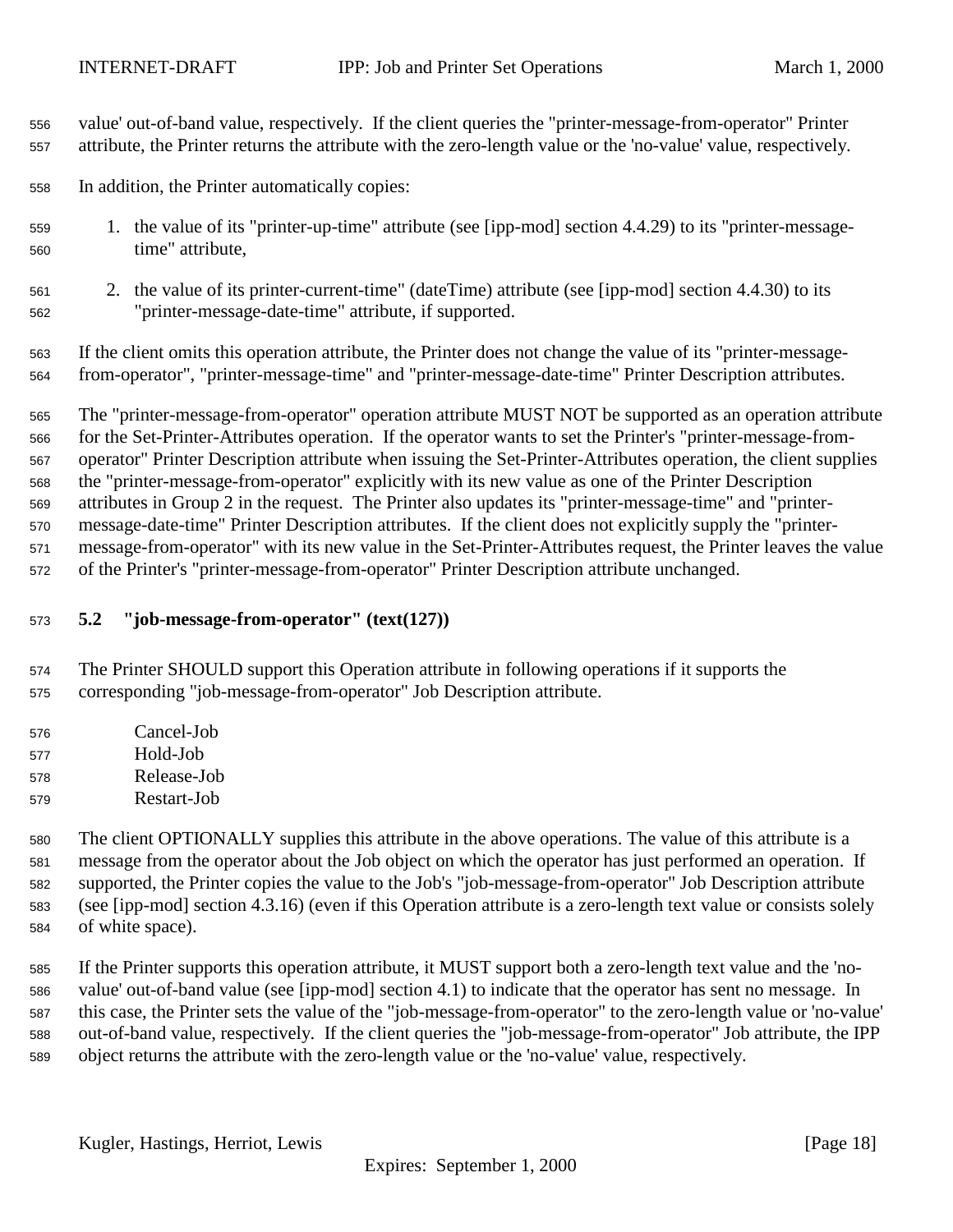<span id="page-18-0"></span> If the client omits this attribute, the Printer does not change the value of its "job-message-from-operator" Job Description attribute.

 Note: There are no corresponding 'job-message-time" and "job-message-date-time" Job Description attributes, since the usual lifetime of a job is limited.

 The "job-message-from-operator" operation attribute MUST NOT be supported as an operation attribute for the Set-Job-Attributes operation. If the operator wants to set the Job's "job-message-from-operator" Job Description attribute when issuing the Set-Job-Attributes operation, the client MUST supply the "job- message-from-operator" with its new value as one of the Job Description attributes in Group 2 in the request. Otherwise, the Printer leaves the value of the Job's "job-message-from-operator" Job Description attribute unchanged by not explicitly setting the attribute. If the client does not explicitly supply the "job- message-from-operator" with its new value in the Set-Job-Attributes request, the Printer leaves the value of the Job's "job-message-from-operator" Job Description attribute unchanged.

## **6 New Printer Description Attributes**

 The following new Printer Description attributes are needed to support the new operations defined in this document.

## **6.1 printer-settable-attributes-supported (1setOf type2 keyword)**

 This REQUIRED READ-ONLY Printer attribute identifies the Printer object attributes that are settable in this implementation, i.e., that are settable using the Set-Printer-Attributes operations (see section [4.1\)](#page-7-0). This attribute MUST be supported if the Set-Printer-Attributes operations is supported. The Printer MUST reject attempts to set any Printer attributes that are not one of the values of this attribute, returning the 'client-error-attributes-not-settable' status code (see section [7.1\)](#page-20-0). The value of this attribute MAY depend on the value of the "document-format" operation attribute supplied in the Get-Printer-Attributes operation (see [ipp-mod] section 3.2.5.1).

- Standard keyword values are:
- 'none': There are no settable Printer attributes.
- 'xxx': Where 'xxx' is any of the keyword attribute names allowed by section [4.1.1](#page-8-0)

## **6.2 job-settable-attributes-supported (1setOf type2 keyword)**

 This REQUIRED READ-ONLY Printer attribute identifies the Job object attributes that are settable in this implementation, i.e., that are settable using the Set-Job-Attributes operation (see section [4.2\)](#page-11-0). This attribute MUST be supported if the Set-Job-Attributes operations is supported. The Printer MUST reject attempts to set any Job attributes that are not one of the values of this attribute, returning the 'client-error-attributes-not-settable' status code (see section [7.1\)](#page-20-0).

Standard keyword values are:

Kugler, Hastings, Herriot, Lewis [Page 19]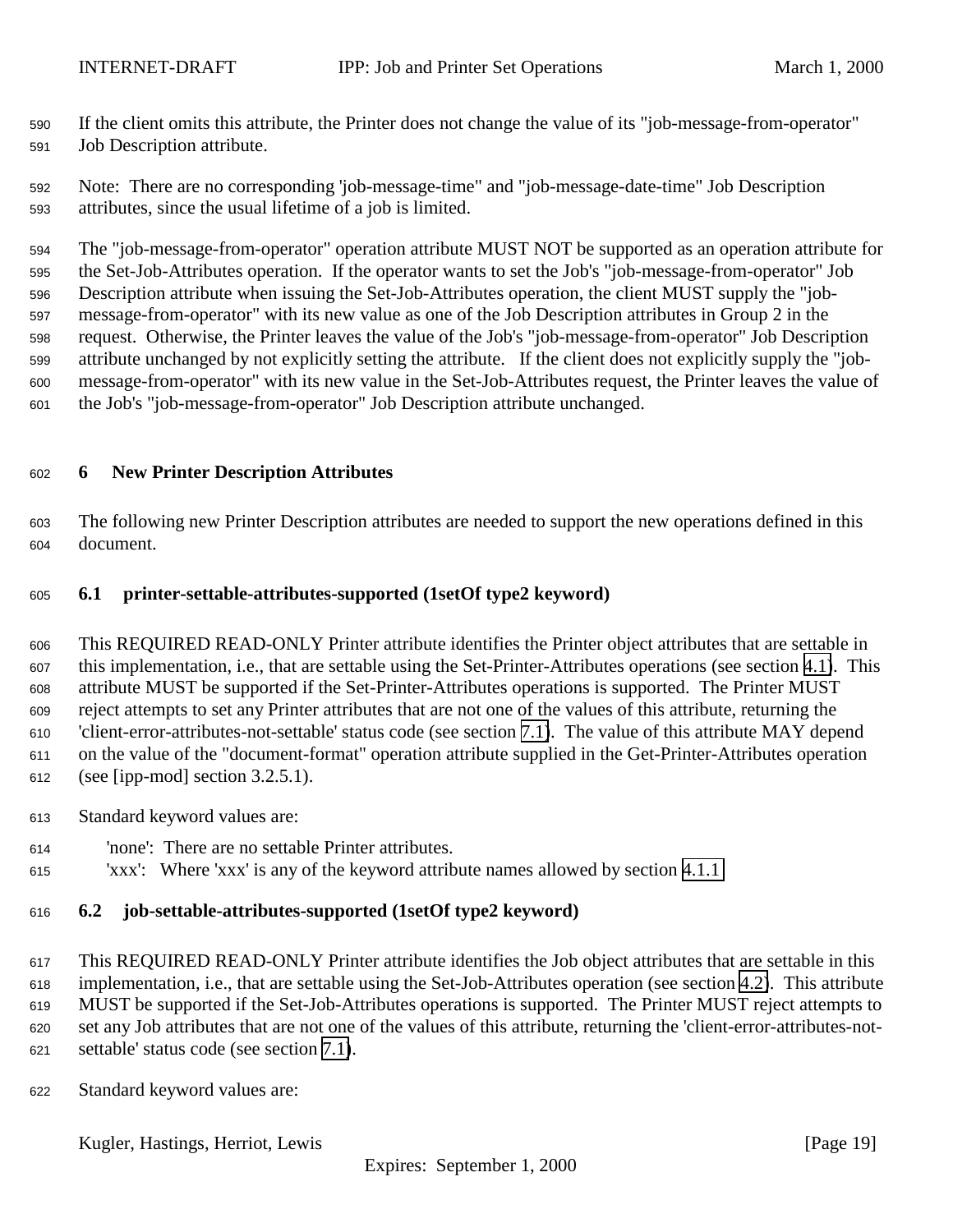- <span id="page-19-0"></span>'none': There are no settable Job attributes.
- 'xxx': Where 'xxx' is any of the keyword attribute names allowed by section [4.2.1.](#page-13-0)

## **6.3 document-format-varying-attributes (1setOf type2 keyword)**

 This OPTIONAL READ-ONLY Printer Description attribute contains a set of attribute name keywords. This attribute SHOULD be supported by a Printer object, if the Printer object has Printer attributes whose value vary depending on document format (see [ipp-mod] Get-Printer-Attributes operation). This attribute specifies which attribute values can vary by document-format. If an attribute's name "xxx" is a member of this attribute and the value of attribute "xxx" is changed with the Set-Printer-Attributes operation that included the "document-format" operation attribute, then the Printer MUST change the value for the specified document format and no other document formats (see section [4.1.2\)](#page-9-0). If an attribute's name "xxx" is not a member of this attribute and the value of attribute "xxx" is changed with the Set-Printer-Attributes operation, then the attribute is changed for all document formats (whether or not the client supplied the "document-format" operation attribute).

## **6.4 printer-message-time (integer(MIN:MAX))**

 This OPTIONAL READ-ONLY Printer Description attribute contains the time that the Printer's "printer- message-from-operator" was changed by the operator using any operation where the client supplied the "printer-message-from-operator" operation attribute (see section [5.1\)](#page-16-0) or was explicitly set using the Set- Printer-Attributes operation (see section [4.1\)](#page-7-0). This attribute allows the users to know when the "printer-message-from-operator" attribute was last set.

 The Printer sets the value of this attribute by copying the value of the Printer's "printer-up-time" attribute (see [ipp-mod] section 4.3.14). If the Printer resets its "printer-up-time" attribute to 1 on power-up, then it MUST change the value of the "printer-message-time" to 0 or a negative number as specified in [ipp-mod] section 4.3.14.

 Note: This attribute helps users better understand the context for the "printer-message-from-operator" message.

## **6.5 printer-message-date-time (dateTime)**

 This READ-ONLY Printer Description attribute contains the date and time that the Printer's "printer- message-from-operator" was changed by the operator using any operation where the client supplied the "printer-message-from-operator" operation attribute (see section [5.1\)](#page-16-0) or was explicitly set using the Set- Printer-Attributes operation (see section [4.1\)](#page-7-0). This attribute allows the users to know when the "printer-message-from-operator" attribute was last set.

 This attribute MUST be supported if the Printer supports both the "printer-message-time" and the "printer-current-time" (dateTime) attributes (see [ipp-mod] section 4.4.30).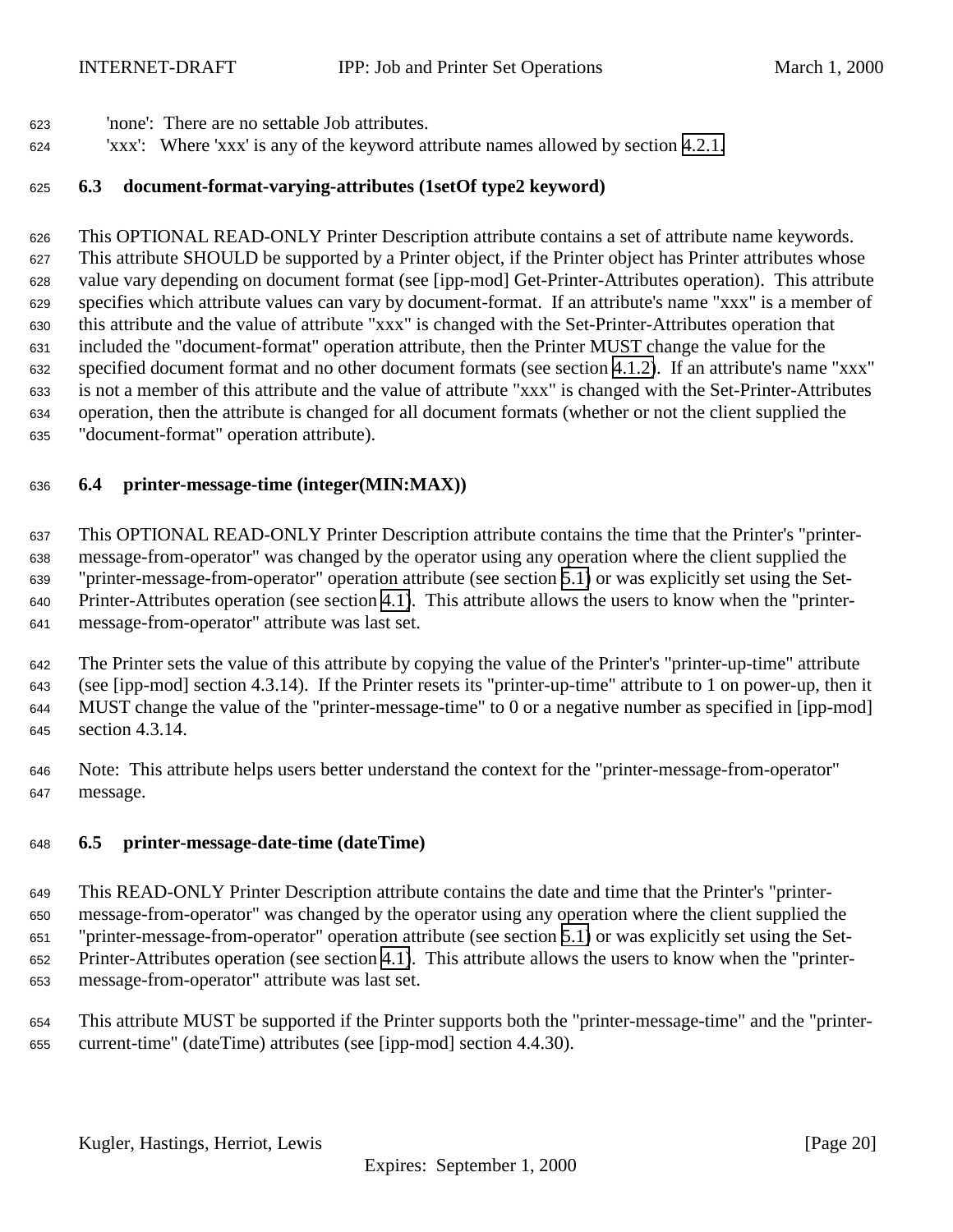<span id="page-20-0"></span> Note: This attribute helps users better understand the context for the "printer-message-from-operator" message.

## **7 Additional status codes**

This section defines new status codes used by the operations defined in this document.

## **7.1 'client-error-attributes-not-settable' (0x0413)**

 The Set-Printer-Attributes or Set-Job-Attributes operation failed because one or more of the specified attributes cannot be set either because the attribute is defined to be READ-ONLY or the attribute is not settable in this implementation (see sections [4.1.3](#page-10-0) and [4.2.3\)](#page-14-0), the Printer MUST return this error code and the attribute keyword name(s) and the 'not-settable' out-of-band value (see section 8.1) in the Unsupported Attributes Group(see [ipp-mod] section 3.1.7) for all of the attributes that could not be set. When the Printer returns this status, it MUST NOT change any of the attributes supplied in the operation.

#### **8 Additional out-of-band values**

 This section defines additional out-of-band values. As with all out-of-band values, a client or a Printer MUST NOT use an out-of-band value unless the definition of the attribute in an operation request and/or response explicitly allows such usage. See the beginning of [ipp-mod] section 4.1.

#### **8.1 'not-settable' out-of-band value**

 The 'not-settable' out-of-band value is used by the IPP Printer in the Unsupported Attributes group of a Set-Job-Attributes or Set-Printer-Attributes response to indicate that an attribute (supplied by the client) is

READ-ONLY by definition or is not settable in this implementation (see sections [4.1.3](#page-10-0) and [4.2.3\)](#page-14-0).

 See sections [4.1.3](#page-10-0) and [4.2.3](#page-14-0) in this document for an example definition of the usage of the 'not-settable' out-of-band value in the Set-Printer-Attributes and Set-Job-Attributes responses.

## **8.1.1 Encoding of the 'not-settable' out-of-band attribute value**

The encoding of the 'not-settable' out-of-band value is 0x15 (see [ipp-pro]).

## **8.2 'delete-attribute' out-of-band value**

 The 'delete-attribute' out-of-band value is supplied by the client in the Set-Job-Attributes request to indicate that the Printer is to remove the supplied attribute and all of its values from the Job object, if present (see section [4.2\)](#page-11-0).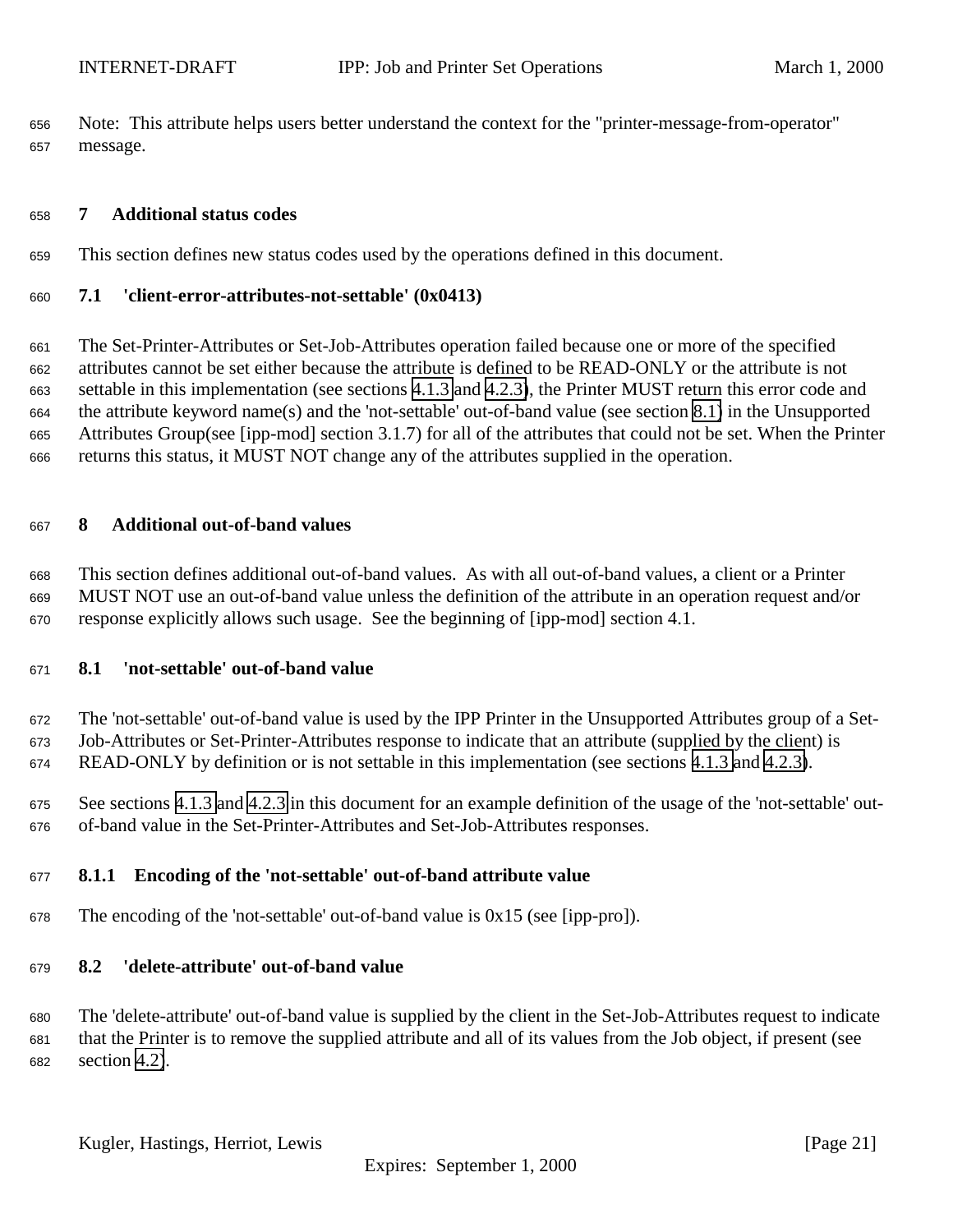<span id="page-21-0"></span> The 'delete-attribute' out-of-band value is defined for use with the Set-Job-Attributes only. Clients MUST NOT supply and IPP objects MUST NOT support the 'delete-attribute' out-of-band value in other operations, such as the Set-Printer-Attributes operation, where the absence of an attribute from an IPP object indicates that the attribute is not supported. If a Printer receives this out-of-band value in other operations, the Printer MUST reject the entire request and return the 'client-error-bad-request' status code and not process any of the other supplied attributes.

 See section [4.2](#page-11-0) in this document for an example definition of the usage of the 'delete-attribute' out-of-band value in the Set-Job-Attributes request.

## **8.2.1 Encoding of the 'delete-attribute' out-of-band value**

692 The encoding of the 'delete-attribute' out-of-band value is  $0x16$  (see [ipp-pro]).

## **8.3 'any-value' out-of-band attribute value**

- The 'any-value' out-of-band attribute value MAY be used in combination with an attribute syntax to represent "any" attribute value of that attribute syntax.
- See section [4.3](#page-15-0) in this document for an example definition of the usage of the 'any-value' out-of-band attribute value with the 'name' attribute syntax in any "xxx-supported" attribute returned in a Get-Printer-Supported-Values response.
- 

## **8.3.1 Encoding of the 'any-value' out-of-band attribute value**

- The encoding of the 'any-value' out-of-band attribute value is 0x17 (see [ipp-pro]). This out-of-band value REQUIRES a non-zero length and an attribute value which identifies an attribute syntax type. The attribute value is either (1) a one-octet attribute syntax tag as defined in [ipp-pro] (value length = 1) or (2) a  $0x7F$  code followed by a 4-octets of an extended attribute syntax type code as allocated in [ipp-pro] (value length  $705 = 5$ ).
- ISSUE 01 Ok to define the 'any-value' out-of-band value to have an actual value, consisting of the 707 attribute syntax code?

#### **9 Conformance Requirements**

- This section specifies the conformance requirements for clients and IPP objects.
- Both the Set-Job-Attributes and the Set-Printer-Attributes operations defined in the document are
- OPTIONAL for an IPP object to support. Either one MAY be supported without the other or both MAY be
- supported. However, if the Set-Printer-Attributes operation is supported, then the Get-Printer-Supported-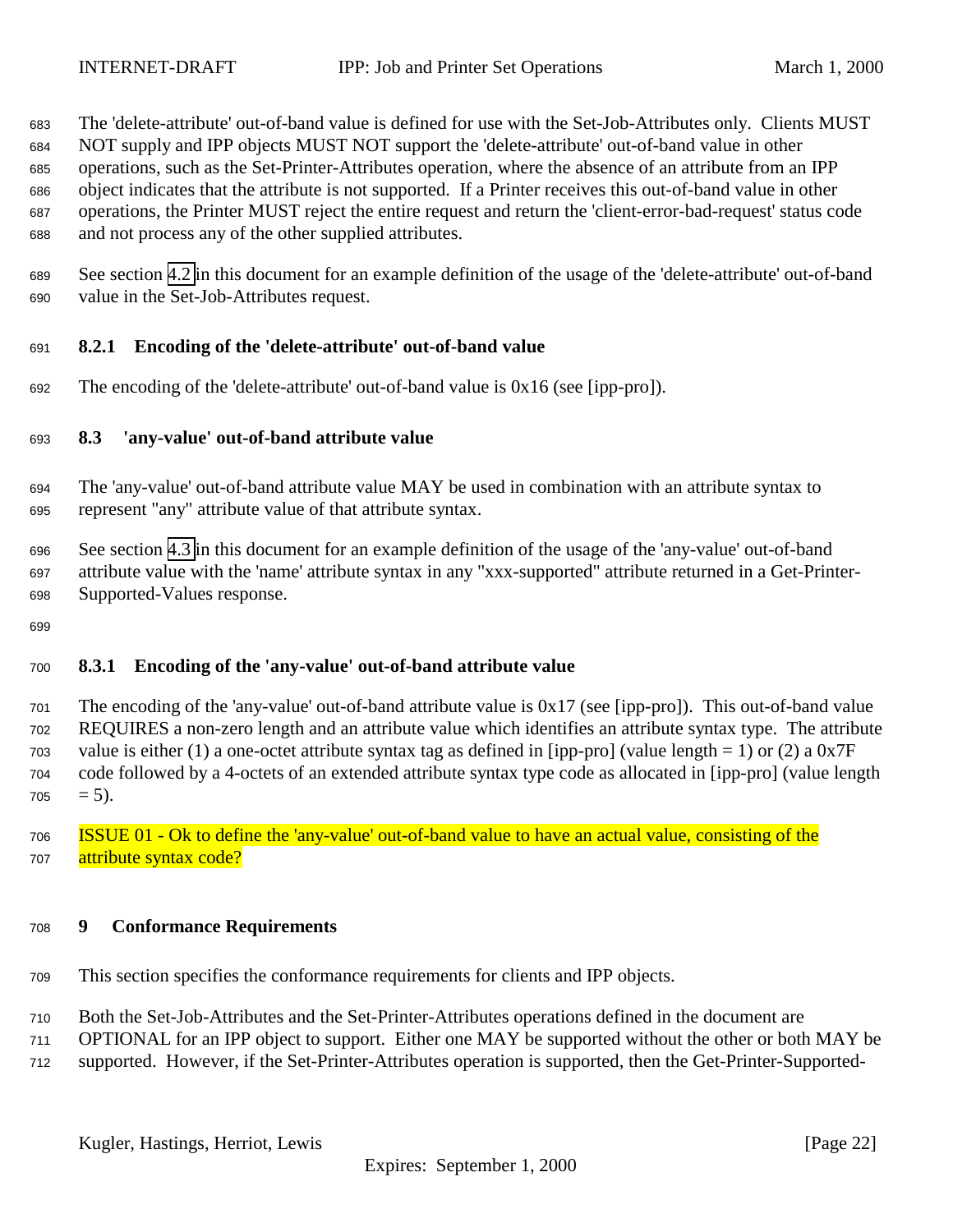Values operation MUST be supported if any "xxx-supported" attributes are settable. Otherwise, the Get-Printer-Supported-Values operation is OPTIONAL for an IPP Printer to support.

 If the Set-Printer-Attributes operation is supported, then the Printer MUST support the following additional items:

- 1. the Get-Printer-Supported-Values operation (see section [5\)](#page-15-0), if any "xxx-supported" attributes are settable.
- 2. the "printer-settable-attributes-supported" Printer Description attribute (see section [6.1\)](#page-18-0)
- 3. the 'not-settable' out-of-band value in responses (see section [8.1\)](#page-20-0)
- 4. the 'client-error-not-settable' status code (see section [7.1\)](#page-20-0)
- 5. If "printer-message-from-operator" Printer Description attribute is supported (see [ipp-mod] section 4.4.25), then it MUST be settable.
- 6. the Get-Printer-Supported-Values operation (see section [4.3\)](#page-15-0), if any "xxx-supported" attributes are settable.

## 7. If a client can set a value with the 'name' attribute syntax for one or more "xxx-supported" attributes, then the 'any-value' out-of-band attribute value (see section [8.3\)](#page-21-0) MUST be supported in the Get-Printer-Supported-Values response with the 'name' attribute syntax for each such settable attribute (see section [4.3\)](#page-15-0)

 If the Set-Job-Attributes operation is supported, then the Printer MUST support the following additional items:

- 1. the "job-settable-attributes-supported " Printer Description attribute (see section [6.2\)](#page-18-0)
- 2. the 'not-settable' out-of-band value in responses (see section [8.1\)](#page-20-0)
- 3. the 'delete-attribute' out-of-band value in requests (see section [8.2\)](#page-20-0)
- 4. the 'client-error-not-settable' status code (see section [7.1\)](#page-20-0)
- 5. If the "job-message-from-operator" Printer Description attribute is supported (see [ipp-mod] 4.3.16), then it MUST be settable.
- It is OPTIONAL for the Printer object to support the "printer-message-time" (integer) and "printer- message-date-time" (dateTime) Printer Description attributes. If both the "printer-message-time" (integer) and the "printer-current-time" (dateTime) (see [ipp-mod] section 4.4.30) attributes are supported, then the "printer-message-date-time" (dateTime) Printer Description attribute MUST be supported.
- As with all out-of-band values, a client or a Printer MUST NOT use an out-of-band value unless the definition of the attribute in an operation request and/or response explicitly allows such usage.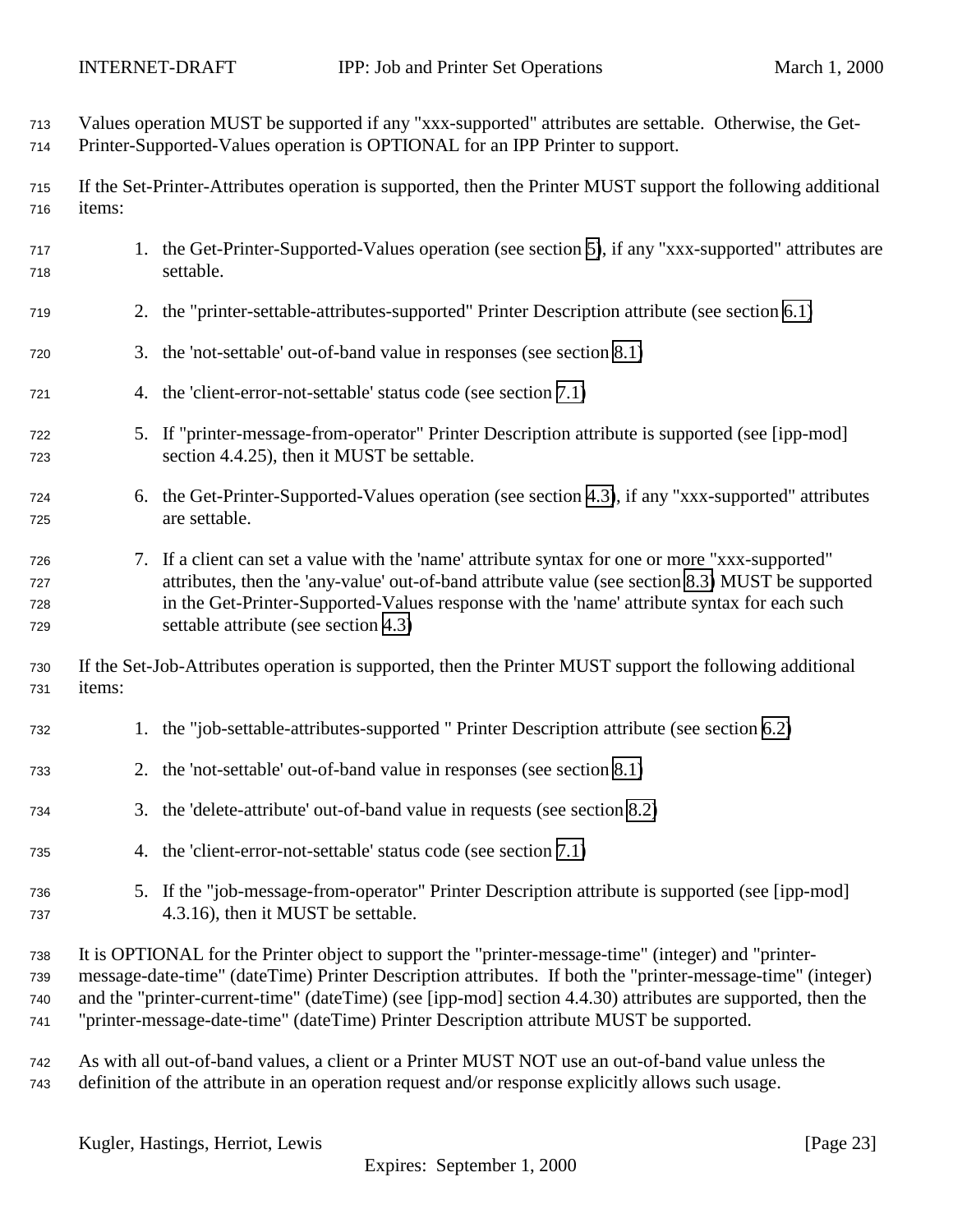#### <span id="page-23-0"></span>**10 IANA Considerations**

 Since this document is intended to be a standards track document, there is no need to also register the operations, attributes, status codes, and out-of-band values defined here-in with IANA according to the procedures in RFC 2566 [rfc2566] section 6. However, other registration proposals may site the out-of-band attribute values or the status codes defined in this document.

#### **11 Internationalization Considerations**

This document has the same localization considerations as the [ipp-mod].

#### **12 Security Considerations**

 The IPP Model and Semantics document [ipp-mod section 8] discusses high level security requirements (Client Authentication, Server Authentication and Operation Privacy). Client Authentication is the mechanism by which the client proves its identity to the server in a secure manner. Server Authentication is the mechanism by which the server proves its identity to the client in a secure manner. Operation Privacy is defined as a mechanism for protecting operations from eavesdropping.

 In addition, the introduction of the Set-Printer-Attributes and Set-Job-Attributes operations creates another security threat, since the client is able to modify the Printer and Job attributes stored in the Printer. Such modifications could lead to denial of service.

 A malicious user could alter the policy established by the system administrator and stored in the Printer attributes. Such alteration could either grant access to more resources or deny access to resources that the system administrator has established. For example, the malicious user could remove all of the document- format values from the "document-format-supported" Printer attribute so that the Printer would refuse to accept all jobs.

 The general remedy for such malicious user actions against Printer attributes is to have strong Client Authentication coupled with Printer access control to limit the users who have System Administrator or Operator privileges.

 A malicious user could modify the Job Template attributes of another user's Job, such as the "copies" attribute. For example, setting the number of copies to a large number.

## **13 The general remedy for such malicious user actions against another user's job is to have strong Client Authentication coupled with Printer access control to limit the users who have System Administrator or Operator privileges who can modify any job and, in addition, store the Client Authentication with each Job so that only the job owner End User can modify his/her own job.Author's Addresses**

Carl Kugler

Kugler, Hastings, Herriot, Lewis [Page 24]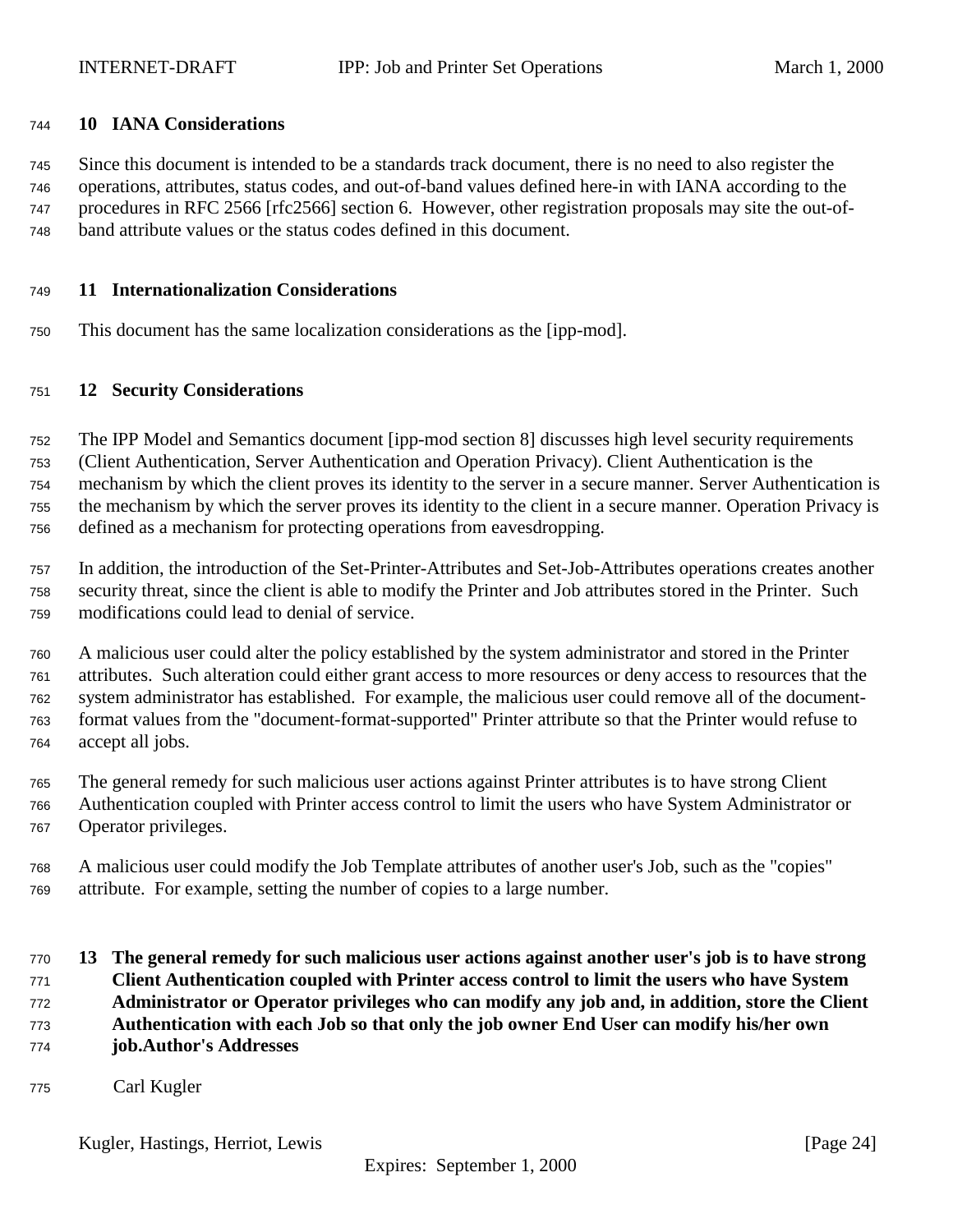<span id="page-24-0"></span>

| 776 | <b>IBM</b>                            |
|-----|---------------------------------------|
| 777 | P.O. Box 1900                         |
| 778 | Boulder, CO 80301-9191                |
| 779 |                                       |
| 780 | Phone: (303) 924-5060                 |
| 781 | FAX:                                  |
| 782 | e-mail: kugler@us.ibm.com             |
| 783 |                                       |
| 784 | <b>Tom Hastings</b>                   |
| 785 | Xerox Corporation                     |
| 786 | 737 Hawaii St. ESAE 231               |
| 787 | El Segundo, CA 90245                  |
| 788 |                                       |
| 789 | Phone: 310-333-6413                   |
| 790 | Fax: 310-333-5514                     |
| 791 | e-mail: hastings@cp10.es.xerox.com    |
| 792 |                                       |
| 793 | <b>Robert Herriot</b>                 |
| 794 | Xerox Corp.                           |
| 795 | 3400 Hill View Ave, Building 1        |
| 796 | Palo Alto, CA 94304                   |
| 797 |                                       |
| 798 | Phone: 650-813-7696                   |
| 799 | 650-813-6860<br>Fax:                  |
| 800 | e-mail: robert.herriot@pahv.xerox.com |
| 801 |                                       |
| 802 | Harry Lewis                           |
| 803 | <b>IBM</b>                            |
| 804 | P.O. Box 1900                         |
| 805 | Boulder, CO 80301-9191                |
| 806 |                                       |
| 807 | Phone: (303) 924-5337                 |
| 808 | FAX:                                  |
| 809 | e-mail: harryl@us.ibm.com             |
| 810 |                                       |

## **14 References**

[ipp-mod]

 R. deBry, T. Hastings, R. Herriot, S. Isaacson, P. Powell, "Internet Printing Protocol/1.0: Model and Semantics", <draft-ietf-ipp-model-v11-06.txt>, March 1, 2000.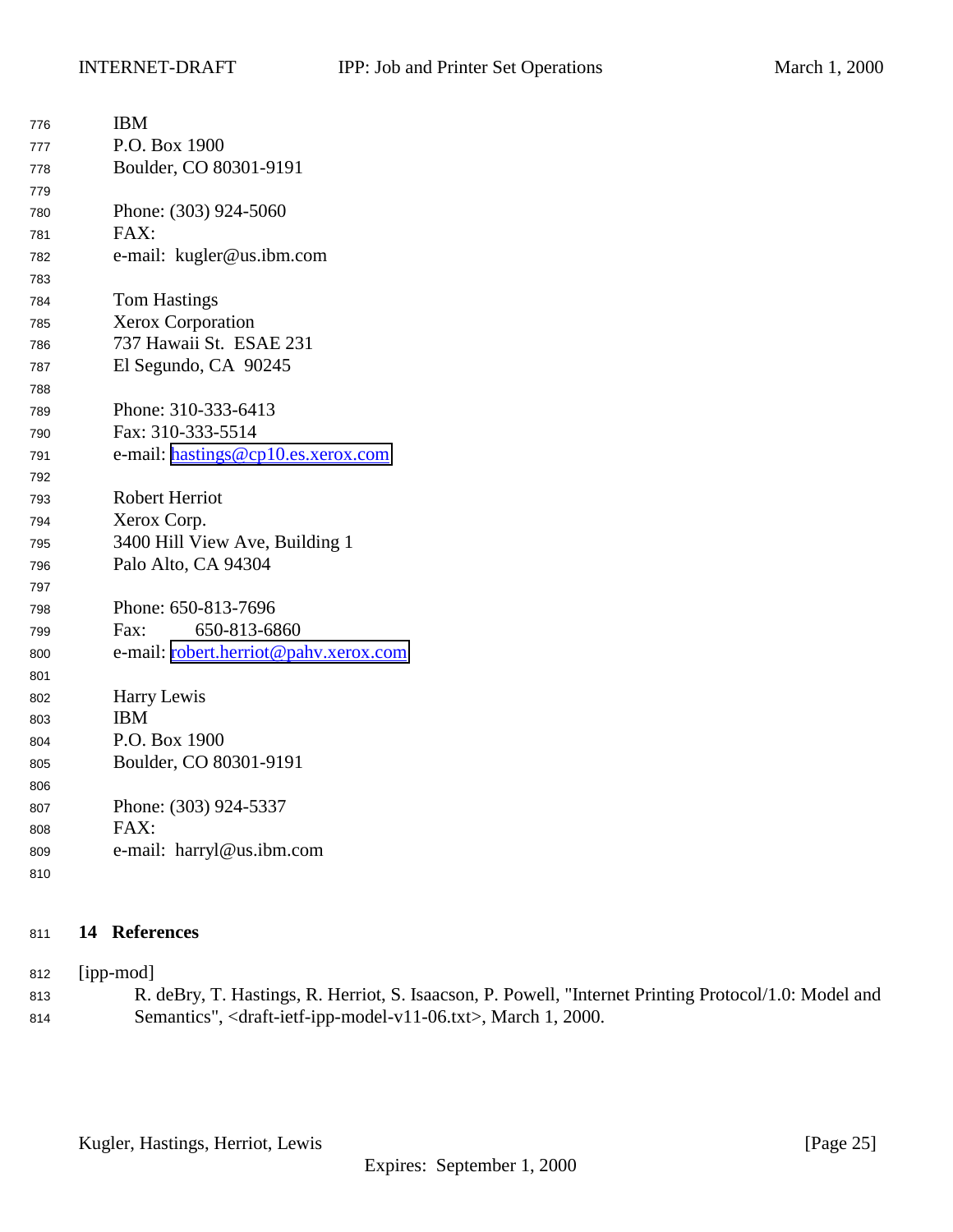<span id="page-25-0"></span>

| 815 | $[$ ipp-pro $]$                                                                                       |
|-----|-------------------------------------------------------------------------------------------------------|
| 816 | Herriot, R., Butler, S., Moore, P., Tuner, R., "Internet Printing Protocol/1.1: Encoding and          |
| 817 | Transport", draft-ietf-ipp-protocol-v11-05.txt, March 1, 2000.                                        |
| 818 | $[ipp-set2]$                                                                                          |
| 819 | Kugler, C, Hastings, T., Lewis, H., "Internet Printing Protocol/1.1: Job and Printer Administrative   |
| 820 | Operations", <draft-ietf-ipp-ops-set2-01.txt>, December 8, 1999.</draft-ietf-ipp-ops-set2-01.txt>     |
| 821 | [RFC2565]                                                                                             |
| 822 | Herriot, R., Butler, S., Moore, P., Tuner, R., "Internet Printing Protocol/1.0: Encoding and          |
| 823 | Transport", RFC 2565, April 1999.                                                                     |
| 824 | [RFC2566]                                                                                             |
| 825 | R. deBry, T. Hastings, R. Herriot, S. Isaacson, P. Powell, "Internet Printing Protocol/1.0: Model and |
| 826 | Semantics", RFC 2566, April 1999.                                                                     |
| 827 | <b>Change History</b><br>15                                                                           |

 This section summarizes the changes. Each sub-section is in reverse chronological order. Adding or removing ISSUES that don't change the document are not listed here.

## **15.1 Changes to the January 30, 2000 version to make the March 1, 2000 version**

- The following changes to the January 30, 2000 version to make the March 1, 2000 version as a result of the IPP WG telecons and mailing list discussion:
- 1. Clarified that this extension may be used with any IPP version, including 1.0, 1.1, and future versions.
- 2. Added "READ-ONLY" and "not-settable" terms to the terminology section. READ-ONLY is by definition, and "not-settable" is by implementation.
- 3. Assigned the "operation-id" values 0x0013, 0x0014, and 0x0015, respectively, for the Set-Printer-Attributes, Set-Job-Attributes, and Get-Printer-Supported-Values operations.
- 4. Clarified that the Set-Printer-Attributes operation while a Printer SHOULD accept a reasonable number of attribute, the Printer need only support setting one attribute in a request, unless it supports setting the three "parallel" attributes, ("printer-uri-supported", "uri-authentication-supported", and "uri-security- supported" (see [ipp-mod] sections 4.4.1 through 4.4.3), in which case it MUST support setting at least three attributes in a single request.
- 5. Clarified that for the Set-Printer-Attributes operation the Printer MUST validate all of the supplied attributes in combination with each other, as well as with all of the existing attribute of the Printer object Set-Printer-Attributes.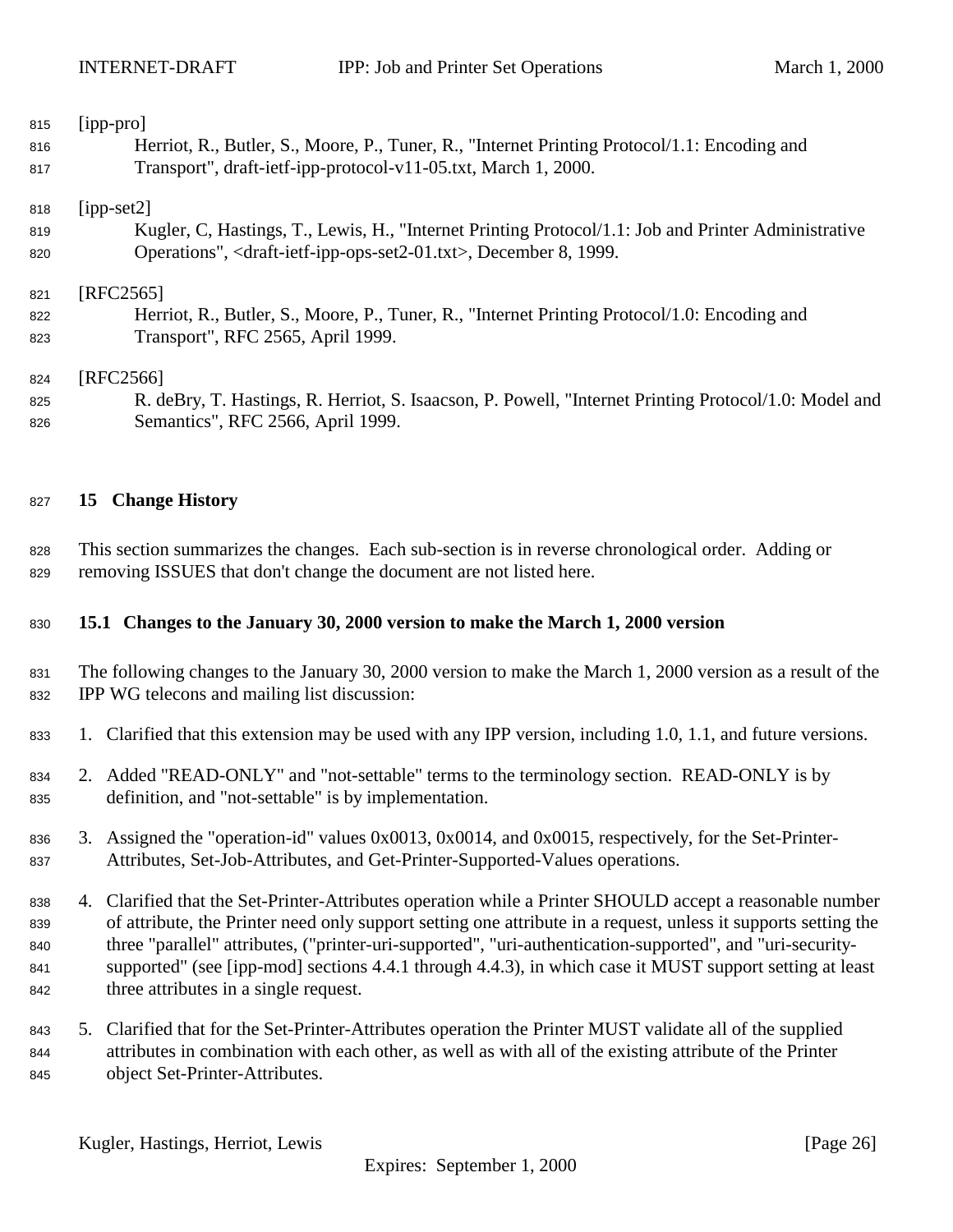- <span id="page-26-0"></span> 6. Changed the requirements for accepting the Set-Printer-Attributes operation when the Printer is in the 'stopped' state from MUST to SHOULD, since some implementations may not be able to accept requests when stopped.
- 7. Clarified that setting certain Printer attributes with Set-Printer-Attributes MAY require more access rights than other attributes, i.e., System Administrator rights to set policy and only Operator rights to set the configuration attributes to reflect the current hardware setup.
- 8. Clarified the order of error checking and what is returned in each case in the Set-Printer-Attributes response.
- 9. Changed the 'default' out-of-band value to 'delete-attribute' out-of-band value so that the effect is to actually remove the Job attribute entirely in the Set-Job-Attribute operation.
- 10. Clarified that removing a Job attribute that is not present is not an error.
- 11. Clarified the validation of the Set-Job-Attributes request and what is returned for each error.
- 12. Changed the 'any-name' out-of-band attribute value to a more general 'any-value' out-of-band attribute value which in combination with an attribute syntax represents any value of that attribute syntax. The 'any-value' value can be used with the 'name' attribute syntax in a Get-Printer-Supported-Values response to indicate whether or not a Set-Printer-Attributes will accept any name to be set for particular "xxx-supported" (1setOf name | ...) Printer attributes.
- 13. Clarified that "printer-message-from-operator" and "job-message-from-operator" both REQUIRE that the Printer accept zero-length messages and the 'no-value' out-of-band value is synonymous with removing any value from these Printer attributes.
- 14. Clarified that the Get-Printer-Supported-Values is REQUIRED only if the Set-Printer-Attributes operation will accept setting some "xxx-supported" Printer attributes.
- 15. Changed the IANA Considerations to indicate that the operations, attributes, status codes, and out-of- band-values won't be registered and published by IANA, since this document is intended to be standards 870 track.
- 16. Added security considerations for denial of service and sabotage because of the Set operations.

#### **15.2 Changes to the January 20, 2000 version to make the January 30, 2000 version**

- The following changes to the January 20, 2000 version to make the January 30, 2000 version as a result of the IPP WG telecons and mailing list discussion:
- 1. Deleted the "document-format-varying-scope" operation attribute from the Set-Printer-Attributes operation and made whether or not the "document-format" operation was present determine whether one or all document formats are affected, respectively.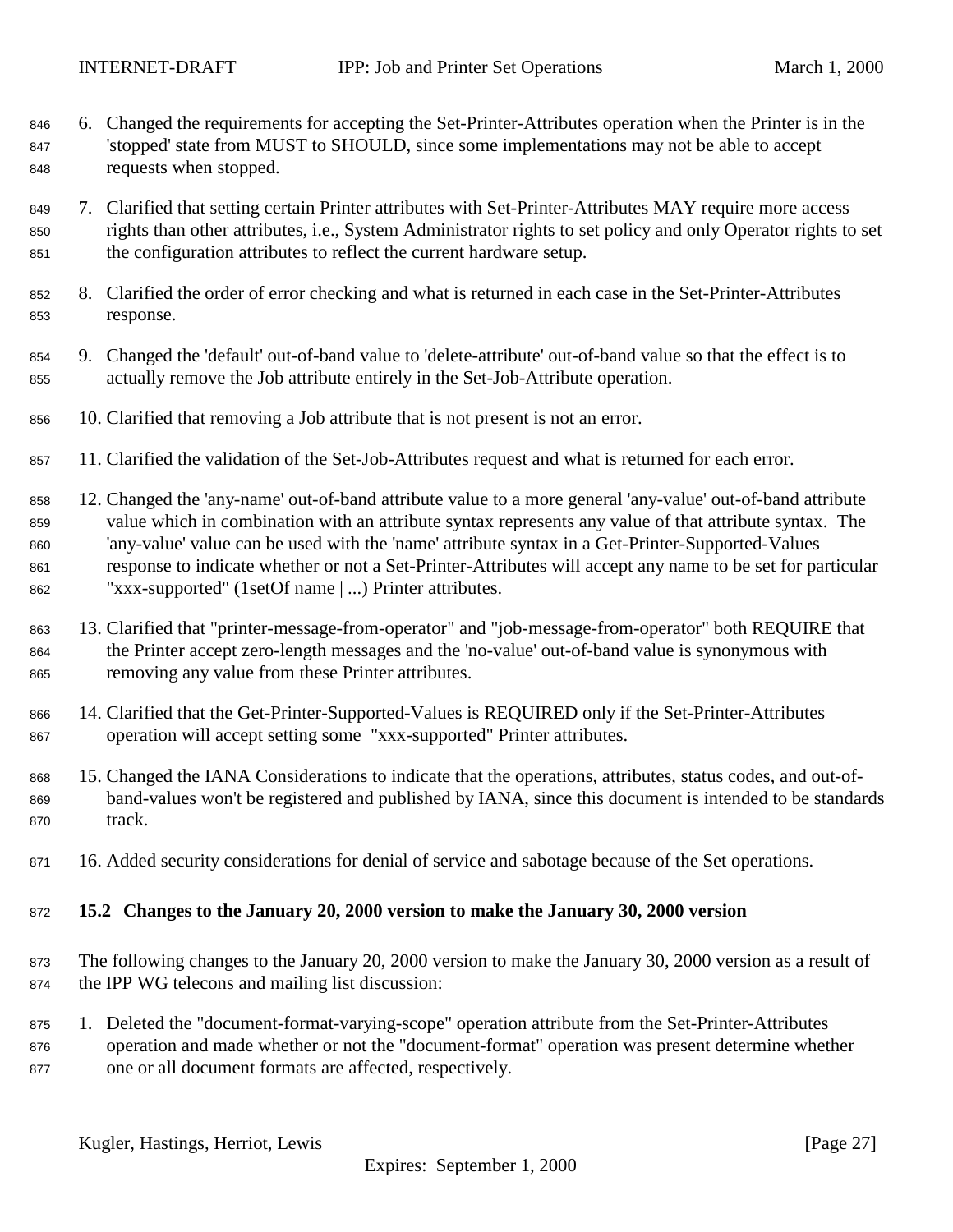- <span id="page-27-0"></span> 2. Renamed the Get-Reset-Printer-Attributes operation to Get-Printer-Supported-Values, so that it only returns "xxx-supported" values. Relegate obtaining reset values to another operation to be paired with the Reset-Printer operation in the Set2 [ipp-set2] document.
- 3. Added "-supported" to the names of the "printer-settable-attributes" and "job-settable-attributes" Printer Description attributes, so that they could be returned in Get-Printer-Supported-Values and could be set by Set-Printer-Attributes.
- 4. Deleted "authentication-methods-supported" (1setOf type2 keyword) and "security-methods-supported" (1setOf type2 keyword) and clarified that "uri-authentication-supported" (1setOf type2 keyword) and "uri-security-supported" (1setOf type2 keyword) can return multiple keywords of the same value in a Get-Printer-Supported-Values operation.

## **15.3 Changes to the January 4, 2000 version to make the January 20, 2000 version**

- The following changes to the January 4, 2000 version to make the January 4, 2000 version as a result of the IPP WG telecons and mailing list discussion:
- 1. Replaced the "factory-settings" operation attribute proposed to be added to the Get-Printer-Attributes operation with the Get-Rest-Printer-Attributes operation which returns the reset values and the possible "xxx-supported" values.
- 2. Added the out-of-band 'any-name' value to be used with "xxx-supported" attributes with attribute syntax 'type3 keyword | name' to indicate that any name will be accepted in a Job Creation operation for configurations that support such a concept.
- 3. Added authentication-methods-supported (1setOf type2 keyword) and security-methods-supported (1setOf type2 keyword) Printer Description attributes so that clients can discover the possible values for use in Set-Printer-Attributes to set "uri-authentication-supported" and "uri-security-supported" attributes, since the Reset-Printer operation doesn't change them.
- 4. Added validation rules that the Printer MUST use to validate a Set-Printer-Attributes request.
- 5. Clarified that the Set-Printer-Attributes operation MUST NOT have any side effects on other attributes, unless explicitly specified in this document.
- 6. Moved the specification of the attributes that MUST be READ-ONLY to Appendix A.
- 7. Added the "document-format-varying-attributes" (1setOf type2 keyword)
- 8. Added the REQUIRED "document-format-varying-scope" operation attribute to Set-Printer-Attributes in order to control whether one or all document formats are affected for those attributes that vary by document format.
- 9. Clarified that the Printer returns the 'client-error-attributes-not-settable' status code in a Set-Printer- Attributes response whether the attribute is READ-ONLY, the attribute is not supported, or the value is not supported.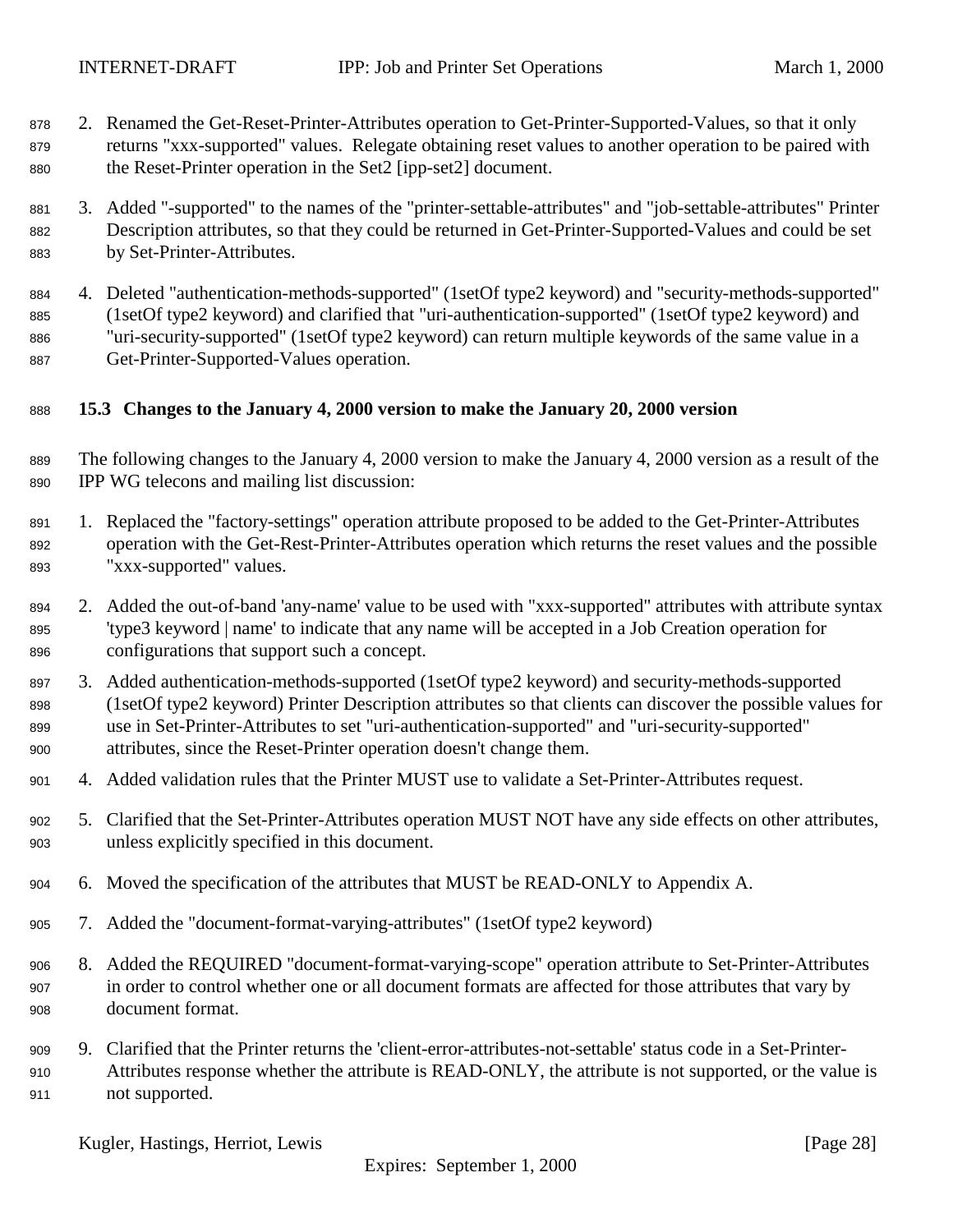<span id="page-28-0"></span>

| 912               | 10. Added the out-of-band 'default' value for use with Set-Job-Attributes and Job Creation operations.                                                                                                                                              |
|-------------------|-----------------------------------------------------------------------------------------------------------------------------------------------------------------------------------------------------------------------------------------------------|
| 913               | 11. Deleted the "printer-message-operation" Printer Description attribute.                                                                                                                                                                          |
| 914<br>915<br>916 | 12. Made the "Get-Reset-Printer-Attributes" operation, along with the "authentication-methods-supported"<br>and the "security-methods-supported" Printer Description attributes REQUIRED, if the Set-Printer-<br>Attributes operation is supported. |
| 917<br>918        | 13. Made the 'not-settable' out-of-band value and the 'client-error-not-settable' status code REQUIRED, if<br>the Set-Printer-Attributes operation is supported.                                                                                    |
| 919               | 14. Made the 'default' out-of-band value REQUIRED, if the Set-Job-Attributes operation is supported.                                                                                                                                                |
| 920<br>921        | 15. Removed the requirement that "xxx-supported" Printer Description attributes that contain only one<br>value be read-only.                                                                                                                        |
| 922               | 15.4 Changes to the December 8, 1999 version to make the January 4, 2000 version                                                                                                                                                                    |
| 923<br>924        | The following changes to the December 8, 1999 version to make the January 4, 2000 version as a result of<br>the IPP WG telecons and mailing list discussion:                                                                                        |
| 925<br>926        | 1. Removed the Set operations and related items from the Set2 specification [ipp-set2] to create this Set<br>specification.                                                                                                                         |
| 927<br>928        | 2. Added that an attribute that can only be set to one fixed value SHOULD NOT be included in the<br>"printer-settable-attributes" or "job-settable-attributes" attributes.                                                                          |
| 929               | 3. Indicated that the encoding of the 'not-settable' out-of-band value is TBD.                                                                                                                                                                      |
| 930               | 4. Added that Set-Job-Attributes operation adds an attribute to the Job object if it wasn't already there                                                                                                                                           |
| 931               | 5. Added the conformance section to make it easy to understand the conformance requirements.                                                                                                                                                        |
| 932               | 16 Appendix A: Allowed Values for Set-Printer-Attributes                                                                                                                                                                                            |
| 933<br>934        | This appendix is a normative part of this document and contains a table of all IPP/1.1 attributes. Each row<br>contains                                                                                                                             |
| 935               | An attribute and                                                                                                                                                                                                                                    |
| 936<br>937<br>938 | The values allowed in the Set-Printer-Attributes operation for the attribute. The entry in each cell is<br>the name (first few words) of each item below $1, 2, 3, 4a-g$ , and 5.                                                                   |
| 939               | The allowed values include the following cases:                                                                                                                                                                                                     |
| 940               | 1. READ-ONLY: the Set-Printer-Attributes operation MUST NOT change this attribute                                                                                                                                                                   |
|                   | Kugler, Hastings, Herriot, Lewis<br>[Page 29]<br>Expires: September 1, 2000                                                                                                                                                                         |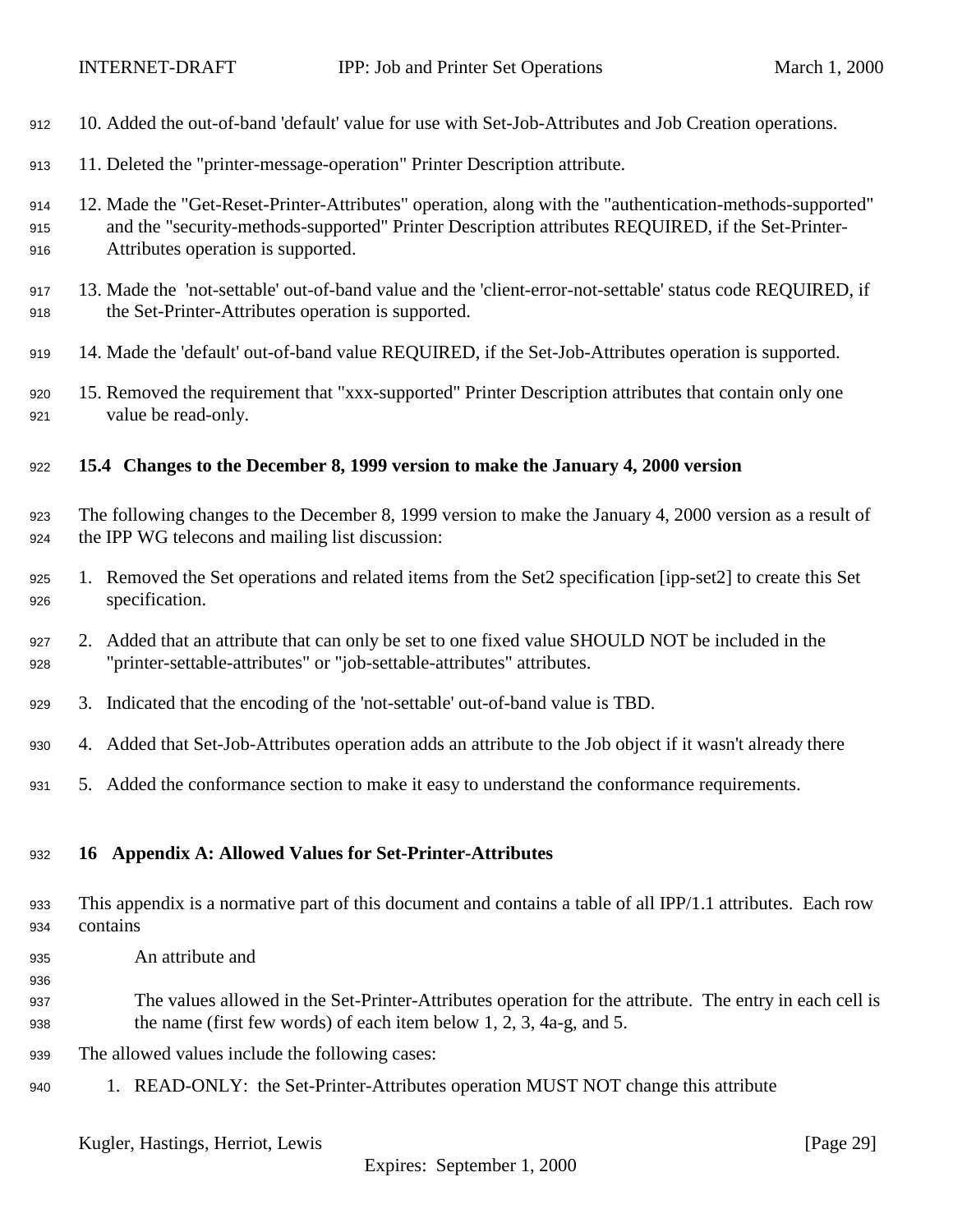- <span id="page-29-0"></span><sup>941</sup> 2. Any of "*xxx*-supported": the Set-Printer-Attributes operation accepts values that are allowed <sup>942</sup> according to the IPP/1.1 rules for the "xxx-supported" attribute (see section 3.1.2.3 of the "Internet <sup>943</sup> Printing Protocol/1.1: Implementer's Guide" [ipp-iig]). The 'xxx-supported' attribute value is <sup>944</sup> obtained from a 'Get-Printer-Attributes' response.
- <sup>945</sup> 3. From Get-Printer-Supported-Values: the Set-Printer-Attributes operation accepts values that are <sup>946</sup> allowed according to the IPP/1.1 rules for the "xxx-supported" attribute (see section 3.1.2.3 of the <sup>947</sup> "Internet Printing Protocol/1.1: Implementer's Guide" [ipp-iig]). The "xxx-supported" attribute value <sup>948</sup> is obtained from a Get-Printer-Supported-Values response (see [Appendix B: Attributes returned](#page-32-0) <sup>949</sup> [from Get-Printer-Supported-Values below\)](#page-32-0).
- <sup>950</sup> 4. Any value of the proper attribute syntax: the Set-Printer-Attributes accepts any value of the <sup>951</sup> specified attribute syntax. The attribute syntaxes supported are enumerated below.
- <sup>952</sup> a. Any text(127)
- <sup>953</sup> b. Any name(127)
- <sup>954</sup> c. Any uri
- <sup>955</sup> d. Any boolean
- <sup>956</sup> e. Any positive integer
- <sup>957</sup> f. Any dateTime
- <sup>958</sup> g. 1setOf any uri
- <sup>959</sup> 5. Combination of 'Any of "*xxx*-supported"' or 'Any name'.

 If a Printer implementation doesn't want to allow setting values indicated in this Appendix as "any xxx", it can make the value be read-only. For example, for a monochrome printer the attribute "color-supported" is "false" and MUST be read-only. Otherwise an administrator could set it to "true" because the value can have "any boolean" according to the rules in [Table 6 below.](#page-31-0)

#### <sup>964</sup> **Table 3 - Values allowed for Job Template Attributes in the Set-Job-Attributes Operation**

| <b>Job Template Attributes</b>              | Values allowed for Set |
|---------------------------------------------|------------------------|
|                                             |                        |
| job-priority (integer $(1:100)$ )           | Any of "xxx-supported" |
| job-hold-until (type3 keyword   name (MAX)) | Any of "xxx-supported" |
| job-sheets (type3 keyword   name(MAX))      | Any of "xxx-supported" |
| multiple-document-handling (type2 keyword)  | Any of "xxx-supported" |
| copies (integer(1:MAX))                     | Any of "xxx-supported" |
| finishings (1setOf type2 enum)              | Any of "xxx-supported" |
| page-ranges (1setOf rangeOfInteger (1:MAX)) | Any of "xxx-supported" |
| sides (type2 keyword)                       | Any of "xxx-supported" |
| $number-up (integer(1:MAX))$                | Any of "xxx-supported" |
| orientation-requested (type2 enum)          | Any of "xxx-supported" |
| media (type3 keyword   name(MAX))           | Any of "xxx-supported" |
| printer-resolution (resolution)             | Any of "xxx-supported" |
| print-quality (type2 enum)                  | Any of "xxx-supported" |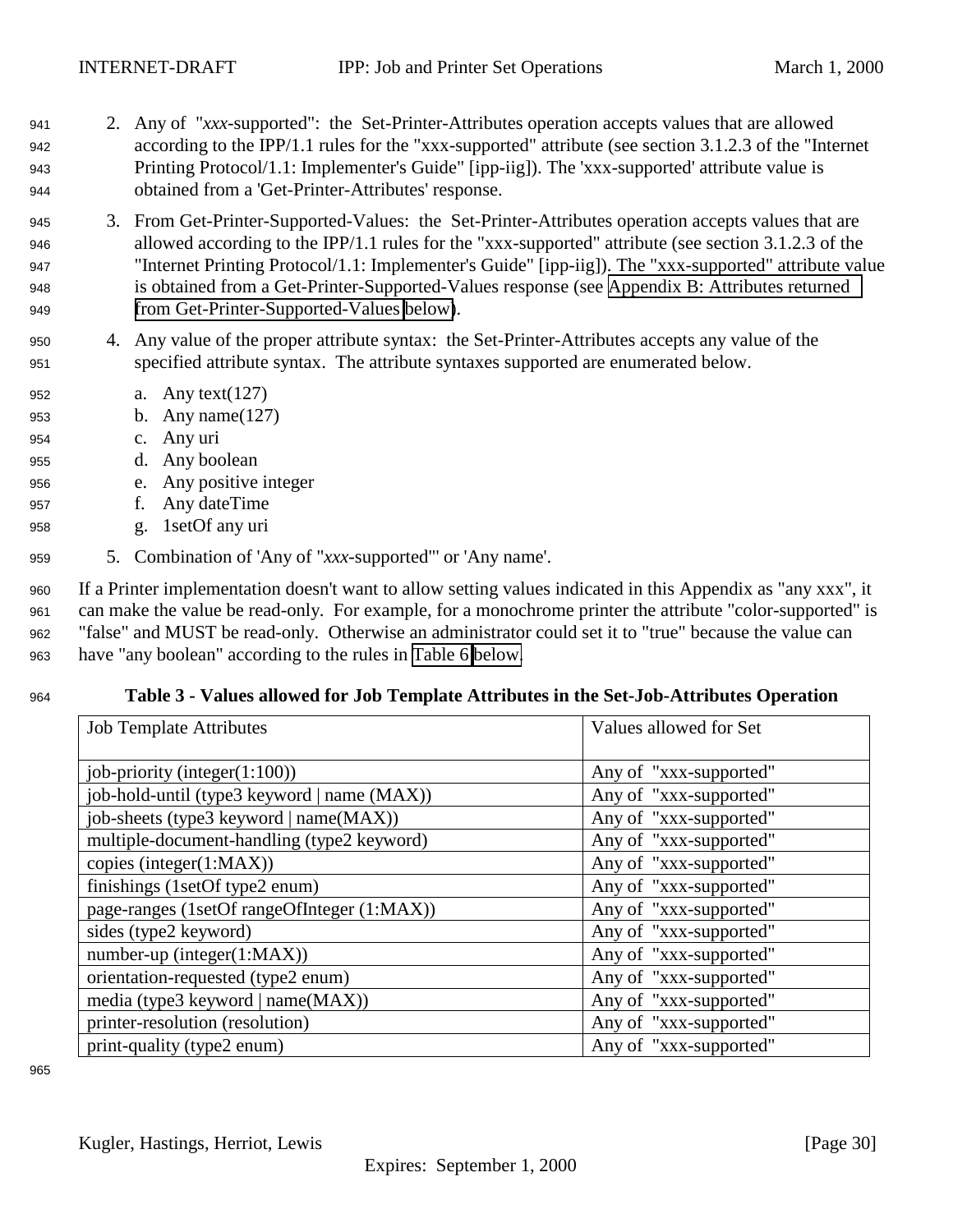# <span id="page-30-0"></span><sup>966</sup> **Table 4 - Values allowed for Job Description Attributes in the Set-Job-Attributes Operation**

| <b>Job Description Attributes</b>               | Values allowed for Set |
|-------------------------------------------------|------------------------|
| job-uri (uri)                                   | <b>READ-ONLY</b>       |
| job-id (integer(1:MAX))                         | <b>READ-ONLY</b>       |
| job-printer-uri (uri)                           | <b>READ-ONLY</b>       |
| job-more-info (uri)                             | <b>READ-ONLY</b>       |
| job-name (name(MAX))                            | Any name(MAX)          |
| job-originating-user-name (name(MAX))           | <b>READ-ONLY</b>       |
| job-state (type1 enum)                          | <b>READ-ONLY</b>       |
| job-state-reasons (1setOf type2 keyword)        | <b>READ-ONLY</b>       |
| job-state-message (text(MAX))                   | <b>READ-ONLY</b>       |
| job-detailed-status-messages (1setOf text(MAX)) | <b>READ-ONLY</b>       |
| job-document-access-errors (1setOf text(MAX))   | <b>READ-ONLY</b>       |
| number-of-documents (integer(0:MAX))            | <b>READ-ONLY</b>       |
| output-device-assigned (name(127))              | <b>READ-ONLY</b>       |
| time-at-creation (integer(MIN:MAX))             | <b>READ-ONLY</b>       |
| time-at-processing (integer(MIN:MAX))           | <b>READ-ONLY</b>       |
| time-at-completed (integer(MIN:MAX))            | <b>READ-ONLY</b>       |
| job-printer-up-time (integer(1:MAX))            | <b>READ-ONLY</b>       |
| date-time-at-creation (dateTime)                | <b>READ-ONLY</b>       |
| date-time-at-processing (dateTime)              | <b>READ-ONLY</b>       |
| date-time-at-completed (dateTime)               | <b>READ-ONLY</b>       |
| number-of-intervening-jobs (integer(0:MAX))     | <b>READ-ONLY</b>       |
| job-message-from-operator (text(127))           | Any text $(127)$       |
| job-k-octets (integer(0:MAX))                   | <b>READ-ONLY</b>       |
| job-impressions (integer(0:MAX))                | <b>READ-ONLY</b>       |
| job-media-sheets (integer(0:MAX))               | <b>READ-ONLY</b>       |
| job-k-octets-processed (integer(0:MAX))         | <b>READ-ONLY</b>       |
| job-impressions-completed (integer(0:MAX))      | <b>READ-ONLY</b>       |
| job-media-sheets-completed (integer(0:MAX))     | <b>READ-ONLY</b>       |
| attributes-charset (charset)                    | <b>READ-ONLY</b>       |
| attributes-natural-language (naturalLanguage)   | <b>READ-ONLY</b>       |

967

## <sup>968</sup> **Table 5 - Values allowed for Printer Job Template Attributes in the Set-Printer-Attributes Operation**

| Printer Job Template Attributes                     | Values allowed for Set |
|-----------------------------------------------------|------------------------|
| job-priority-default (integer $(1:100)$ )           | Any of "xxx-supported" |
| job-hold-until-default (type3 keyword   name (MAX)) | Any of "xxx-supported" |
| job-sheets-default (type3 keyword   name(MAX))      | Any of "xxx-supported" |
| multiple-document-handling-default (type2 keyword)  | Any of "xxx-supported" |
| copies-default (integer(1:MAX))                     | Any of "xxx-supported" |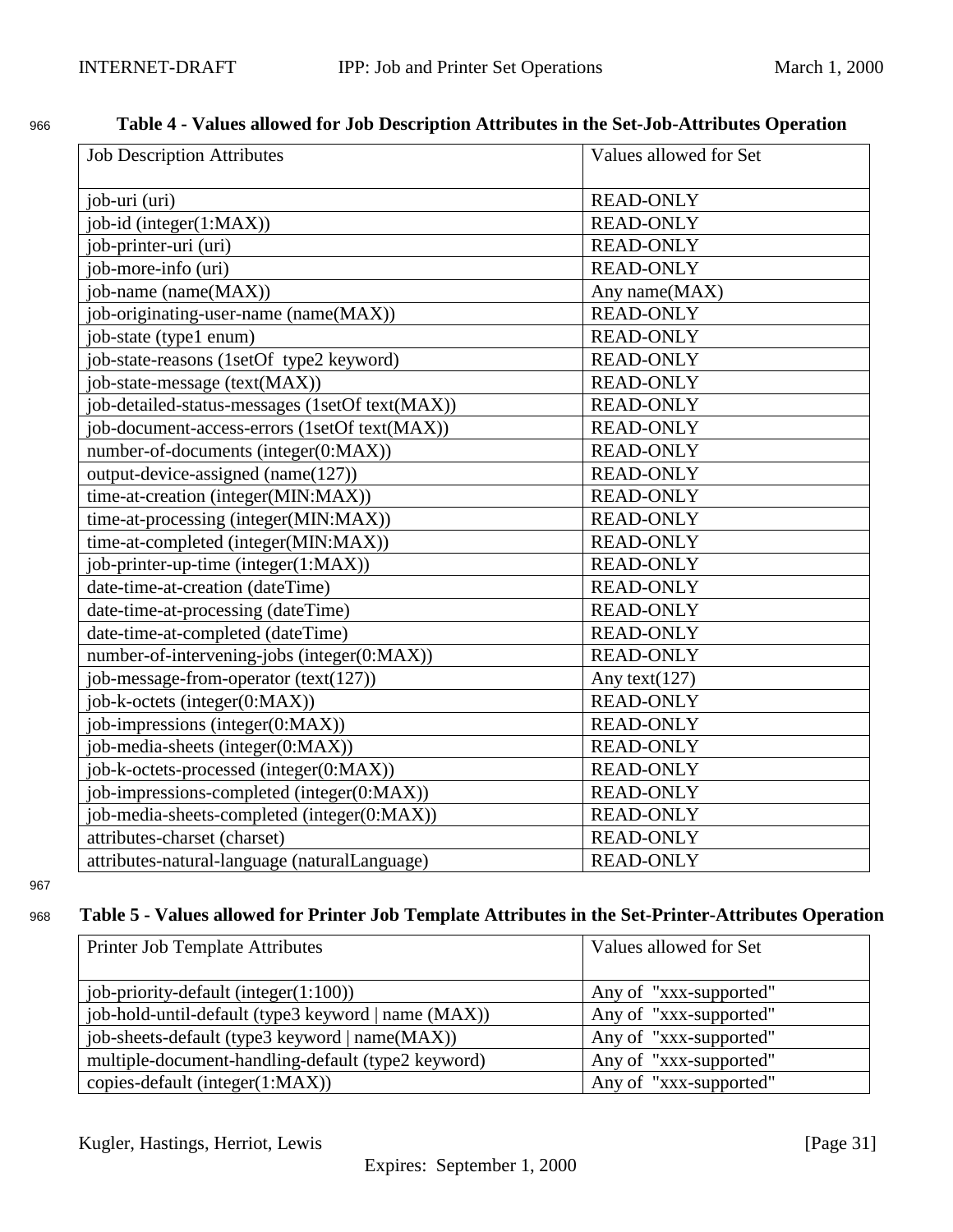<span id="page-31-0"></span>

| Printer Job Template Attributes                               | Values allowed for Set            |
|---------------------------------------------------------------|-----------------------------------|
| finishings-default (1setOf type2 enum)                        | Any of "xxx-supported"            |
| sides-default (type2 keyword)                                 | Any of "xxx-supported"            |
| number-up-default (integer(1:MAX))                            | Any of "xxx-supported"            |
| orientation-requested-default (type2 enum)                    | Any of "xxx-supported"            |
| media-default (type3 keyword   name(MAX))                     | Any of "xxx-supported"            |
| printer-resolution-default (resolution)                       | Any of "xxx-supported"            |
| print-quality-default (type2 enum)                            | Any of "xxx-supported"            |
| job-priority-supported (integer(1:100))                       | From Get-Printer-Supported-Values |
| job-hold-until-supported (1setOf(type3 keyword   name (MAX))) | From Get-Printer-Supported-Values |
| job-sheets-supported (1setOf(type3 keyword   name(MAX)))      | From Get-Printer-Supported-Values |
| multiple-document-handling-supported (1setOf type2 keyword)   | From Get-Printer-Supported-Values |
| copies-supported (rangeOfInteger(1:MAX))                      | From Get-Printer-Supported-Values |
| finishings-supported (1setOf type2 enum)                      | From Get-Printer-Supported-Values |
| page-ranges-supported (boolean)                               | From Get-Printer-Supported-Values |
| sides-supported (1setOf type2 keyword)                        | From Get-Printer-Supported-Values |
| number-up-supported (1setOf (integer(1:MAX))                  | From Get-Printer-Supported-Values |
| rangeOfInteger(1:MAX)))                                       |                                   |
| orientation-requested-supported (1setOf type2 enum)           | From Get-Printer-Supported-Values |
| media-supported (1setOf (type3 keyword   name(MAX)))          | From Get-Printer-Supported-Values |
| printer-resolution-supported (1setOf resolution)              | From Get-Printer-Supported-Values |
| print-quality-supported (1setOf type2 enum)                   | From Get-Printer-Supported-Values |
| media-ready (type3 keyword   name(MAX))                       | From Get-Printer-Supported-Values |

## <sup>970</sup> **Table 6 - Values allowed for Printer Description Attributes in the Set-Printer-Attributes Operation**

| <b>Printer Description Attributes</b>               | Values allowed for Set            |
|-----------------------------------------------------|-----------------------------------|
|                                                     |                                   |
| printer-uri-supported (1setOf uri)                  | From Get-Printer-Supported-Values |
| uri-authentication-supported (1setOf type2 keyword) | From Get-Printer-Supported-Values |
| uri-security-supported (1setOf type2 keyword)       | From Get-Printer-Supported-Values |
| printer-name (name $(127)$ )                        | Any name $(127)$                  |
| printer-location (text(127))                        | Any text $(127)$                  |
| printer-info $(text(127))$                          | Any text $(127)$                  |
| printer-more-info (uri)                             | Any uri                           |
| printer-driver-installer (uri)                      | Any uri                           |
| printer-make-and-model (text(127))                  | Any text( $127$ )                 |
| printer-more-info-manufacturer (uri)                | Any uri                           |
| printer-state (type1 enum)                          | <b>READ-ONLY</b>                  |
| printer-state-reasons (1setOf type2 keyword)        | <b>READ-ONLY</b>                  |
| printer-state-message (text(MAX))                   | <b>READ-ONLY</b>                  |
| ipp-versions-supported (1setOf type2 keyword)       | From Get-Printer-Supported-Values |
| operations-supported (1setOf type2 enum)            | From Get-Printer-Supported-Values |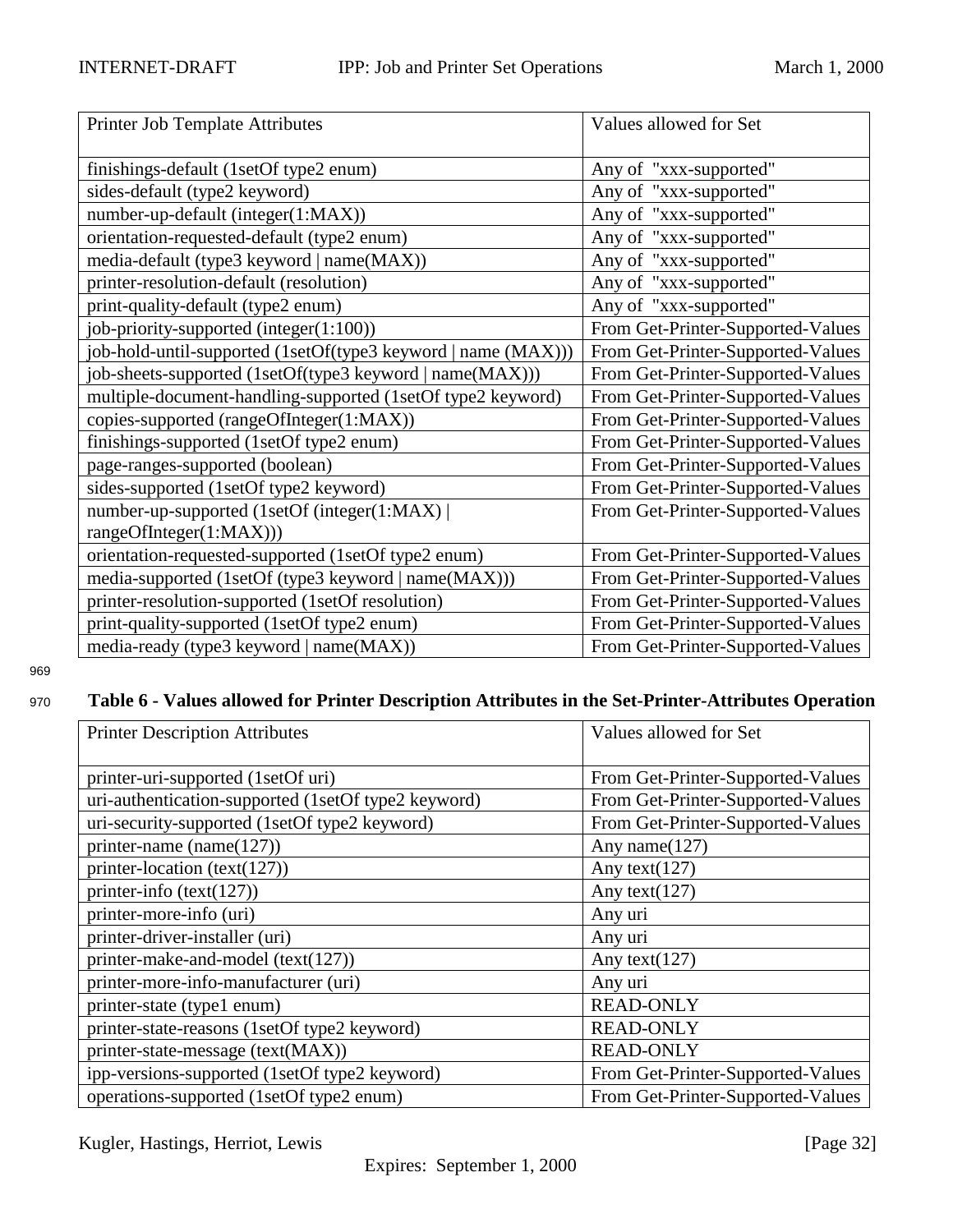<span id="page-32-0"></span>

| <b>Printer Description Attributes</b>                         | Values allowed for Set            |
|---------------------------------------------------------------|-----------------------------------|
| multiple-document-jobs-supported (boolean)                    | From Get-Printer-Supported-Values |
| charset-configured (charset)                                  | Any of "xxx-supported"            |
| charset-supported (1setOf charset)                            | From Get-Printer-Supported-Values |
| natural-language-configured (naturalLanguage)                 | Any of "xxx-supported", use       |
|                                                               | generated-natural-language-       |
|                                                               | supported                         |
| generated-natural-language-supported (1setOf naturalLanguage) | From Get-Printer-Supported-Values |
| document-format-default (mimeMediaType)                       | Any of "xxx-supported"            |
| document-format-supported (1setOf mimeMediaType)              | From Get-Printer-Supported-Values |
| printer-is-accepting-jobs (boolean)                           | <b>READ-ONLY</b>                  |
| queued-job-count (integer(0:MAX))                             | <b>READ-ONLY</b>                  |
| printer-message-from-operator (text(127))                     | Any text $(127)$                  |
| color-supported (boolean)                                     | From Get-Printer-Supported-Values |
| reference-uri-schemes-supported (1setOf uriScheme)            | From Get-Printer-Supported-Values |
| pdl-override-supported (type2 keyword)                        | From Get-Printer-Supported-Values |
| printer-up-time (integer(1:MAX))                              | <b>READ-ONLY</b>                  |
| printer-current-time (dateTime)                               | Any dateTime                      |
| multiple-operation-time-out (integer(1:MAX))                  | any positive integer              |
| compression-supported (1setOf type3 keyword)                  | From Get-Printer-Supported-Values |
| job-k-octets-supported (rangeOfInteger(0:MAX))                | From Get-Printer-Supported-Values |
| job-impressions-supported (rangeOfInteger(0:MAX))             | From Get-Printer-Supported-Values |
| job-media-sheets-supported (rangeOfInteger(0:MAX))            | From Get-Printer-Supported-Values |
| pages-per-minute (integer(0:MAX))                             | <b>READ-ONLY</b>                  |
| pages-per-minute-color (integer(0:MAX))                       | <b>READ-ONLY</b>                  |
| printer-settable-attributes-supported (1setOf type2 keyword)  | From Get-Printer-Supported-Values |
| job-settable-attributes-supported (1setOf type2 keyword)      | From Get-Printer-Supported-Values |
| document-format-varying-attributes (1setOf type2 keyword)     | <b>READ-ONLY</b>                  |
| printer-message-time (integer(MIN:MAX))                       | <b>READ-ONLY</b>                  |
| printer-message-date-time(dateTime)                           | <b>READ-ONLY</b>                  |

## <sup>972</sup> **17 Appendix B: Attributes returned from Get-Printer-Supported-Values**

<sup>973</sup> For the following attributes, the value allowed by the Set-Printer-Attributes operation MUST be a single <sup>974</sup> integer value in the range specified by the value returned by the Get-Printer-Supported-Values operation.

## <sup>975</sup> **Table 7 - Printer Job Template Attributes returned from Get-Printer-Supported-Values**

| Printer Job Template Attributes              | <b>Values Returned</b>              |
|----------------------------------------------|-------------------------------------|
| [iob-priority-supported (integer $(1:100)$ ) | $\frac{1}{2}$ rangeOfInteger(1:100) |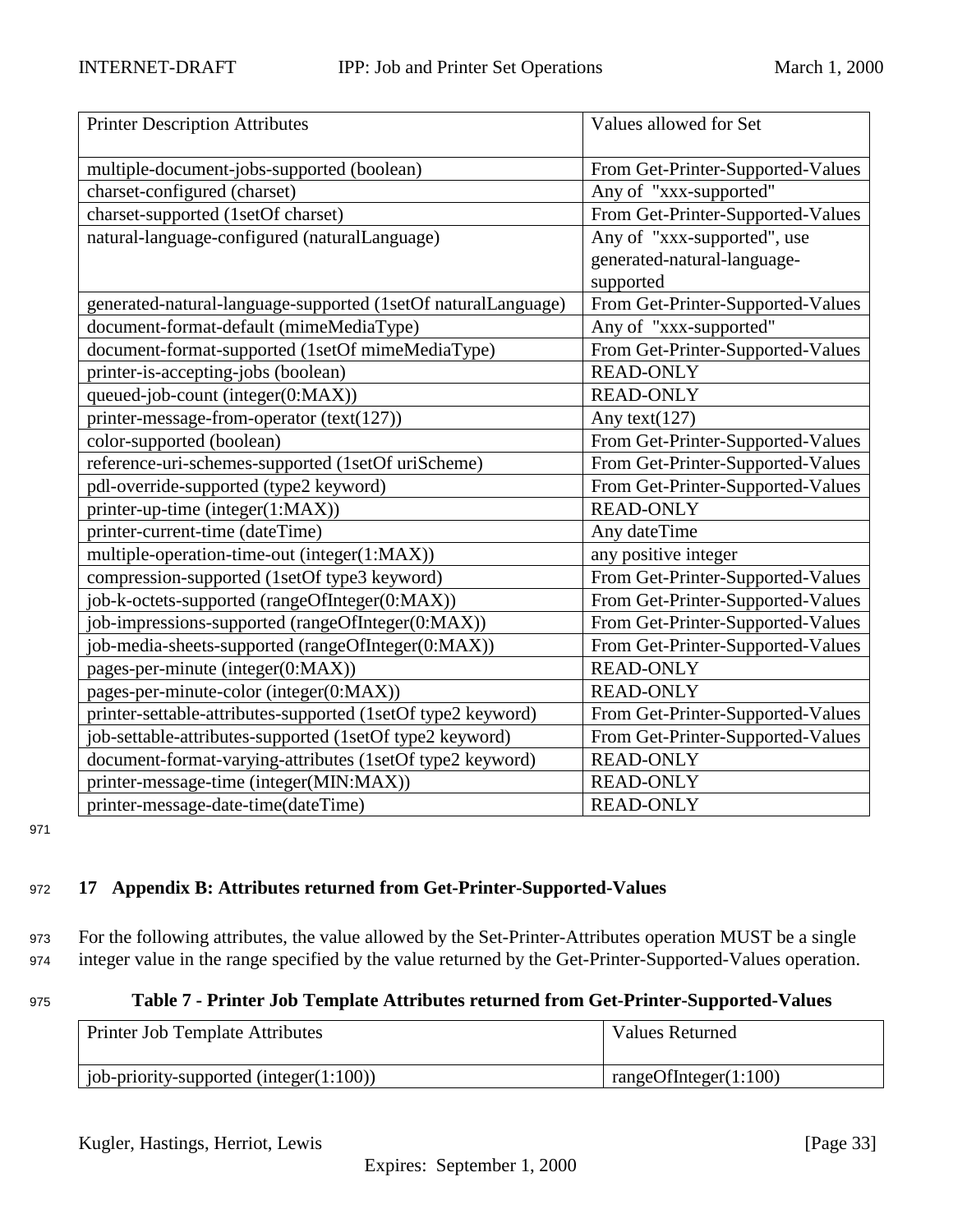<span id="page-33-0"></span><sup>977</sup> For the following attributes, the value allowed by the Set-Printer-Attributes operation MUST be a single

<sup>978</sup> rangeOfInteger value whose bounds do not exceed those of the range specified by the value returned by the <sup>979</sup> Get-Printer-Supported-Values operation.

## <sup>980</sup> **Table 8 - Printer Job Template Attributes returned from Get-Printer-Supported-Values**

| <b>Printer Job Template Attributes</b>   | Values Returned       |
|------------------------------------------|-----------------------|
| copies-supported (rangeOfInteger(1:MAX)) | rangeOfInteger(1:MAX) |

981

## <sup>982</sup> The following table has the same criteria as the last, but is for Printer Description attributes.

## <sup>983</sup> **Table 9 - Printer Description Attributes returned from Get-Printer-Supported-Values**

| <b>Printer Description Attributes</b>              | Values allowed for Set |
|----------------------------------------------------|------------------------|
|                                                    |                        |
| job-k-octets-supported (rangeOfInteger(0:MAX))     | rangeOfInteger(0:MAX)  |
| job-impressions-supported (rangeOfInteger(0:MAX))  | rangeOfInteger(0:MAX)  |
| job-media-sheets-supported (rangeOfInteger(0:MAX)) | rangeOfInteger(0:MAX)  |

984

 For the following attributes, the value allowed by the Set-Printer-Attributes operation MUST be one or more integers and rangeOfInteger values, such that the integer values described by these integers and rangeOfInteger is the same as or a subset of the integers described by the integers and rangeOf Integer of value returned by the Get-Printer-Supported-Values operation.

## <sup>989</sup> **Table 10 - Printer Job Template Attributes returned from Get-Printer-Supported-Values**

| Printer Job Template Attributes              | Values Returned         |
|----------------------------------------------|-------------------------|
| number-up-supported (1setOf (integer(1:MAX)) | 1setOf (integer(1:MAX)) |
| rangeOfInteger(1:MAX))                       | rangeOfInteger(1:MAX))  |

990

 For the following attributes, the value allowed by the Set-Printer-Attributes operation MUST be one or more values, where each such value matches a value returned by the Get-Printer-Supported-Values operation. A keyword, enum, boolean, charset, naturalLanguage, uriScheme, mimeMediaType or resolution value matches if it is equal. A name matches the 'any-name' out-of-band value.

## <sup>995</sup> **Table 11 - Printer Job Template Attributes returned from Get-Printer-Supported-Values**

| Printer Job Template Attributes                                | <b>Values Returned</b>           |
|----------------------------------------------------------------|----------------------------------|
| [job-hold-until-supported (1setOf(type3 keyword   name (MAX))) | 1setOf(type3 keyword   any name) |
| job-sheets-supported (1setOf(type3 keyword   name(MAX)))       | 1setOf(type3 keyword   any name) |
| multiple-document-handling-supported (1setOf type2 keyword)    | 1 set Of type 2 keyword          |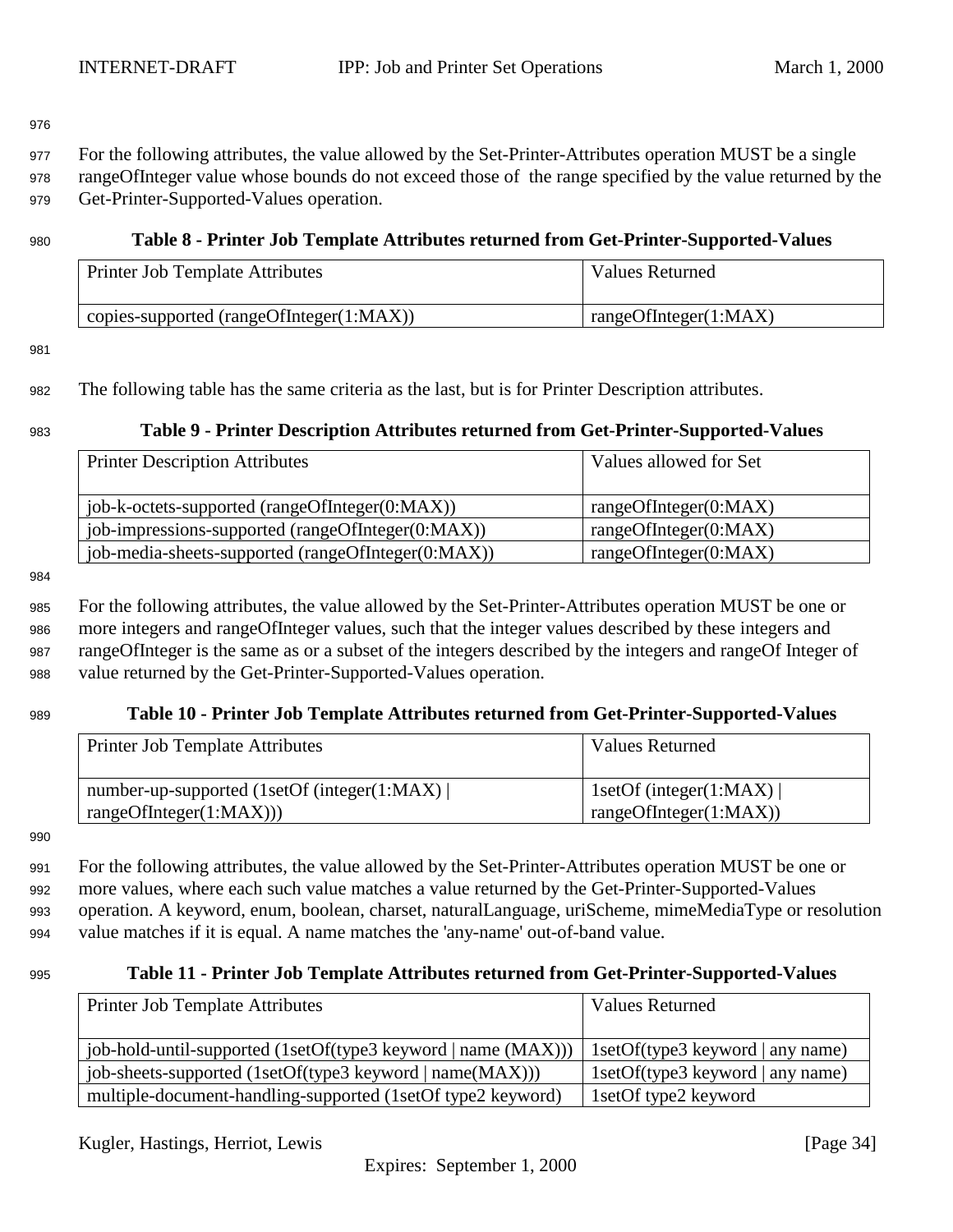<span id="page-34-0"></span>

| Printer Job Template Attributes                      | <b>Values Returned</b>           |
|------------------------------------------------------|----------------------------------|
|                                                      |                                  |
| finishings-supported (1setOf type2 enum)             | 1setOf type2 enum                |
| page-ranges-supported (boolean)                      | 1setOf(boolean)                  |
| sides-supported (1setOf type2 keyword)               | 1setOf type2 keyword             |
| orientation-requested-supported (1setOf type2 enum)  | 1setOf type2 enum                |
| media-supported (1setOf (type3 keyword   name(MAX))) | 1setOf(type3 keyword   any name) |
| printer-resolution-supported (1setOf resolution)     | 1setOf resolution                |
| print-quality-supported (1setOf type2 enum)          | 1setOf type2 enum                |

 The following table has the same criteria as the last, but is for Printer Description attributes. Note that the first two attributes in the table below follow the rules for allowed values in the Set-Printer-Attributes, but unlike other attributes, there can be more than one occurrence of each value because the i-th value of these attributes specifies the authentication or security for the i-th printer in "printer-uri-supported".

|                                                               | . .                    |
|---------------------------------------------------------------|------------------------|
| <b>Printer Description Attributes</b>                         | Values allowed for Set |
|                                                               |                        |
| uri-authentication-supported (1setOf type2 keyword)           | 1setOf type2 keyword   |
| uri-security-supported (1setOf type2 keyword)                 | 1setOf type2 keyword   |
| ipp-versions-supported (1setOf type2 keyword)                 | 1setOf type2 keyword   |
| operations-supported (1setOf type2 enum)                      | 1setOf type2 keyword   |
| multiple-document-jobs-supported (boolean)                    | 1setOf boolean         |
| charset-supported (1setOf charset)                            | 1setOf charset         |
| generated-natural-language-supported (1setOf naturalLanguage) | 1setOf naturalLanguage |
| document-format-supported (1setOf mimeMediaType)              | 1setOf mimeMediaType   |
| color-supported (boolean)                                     | 1setOf boolean         |
| reference-uri-schemes-supported (1setOf uriScheme)            | 1setOf uriScheme       |
| compression-supported (1setOf type3 keyword)                  | 1setOf type3 keyword   |
| printer-settable-attributes-supported (1setOf type2 keyword)  | 1setOf type2 keyword   |
| job-settable-attributes-supported (1setOf type2 keyword)      | 1setOf type2 keyword   |

<sup>1001</sup> **Table 12 - Printer Description Attributes returned from Get-Printer-Supported-Values**

1002

 For the following attributes, the value allowed by the Set-Printer-Attributes operation MUST be a single value that matches one of the values returned by the Get-Printer-Supported-Values operation. A keyword, enum, boolean, charset, naturalLanguage, uriScheme, mimeMediaType or resolution value matches if it is equal. A name matches the 'any-name' out-of-band value.

1007

| 1008 | Table 13 - Printer Description Attributes returned from Get-Printer-Supported-Values |
|------|--------------------------------------------------------------------------------------|
|      |                                                                                      |

| <b>Printer Description Attributes</b> | Values allowed for Set |
|---------------------------------------|------------------------|
|                                       |                        |